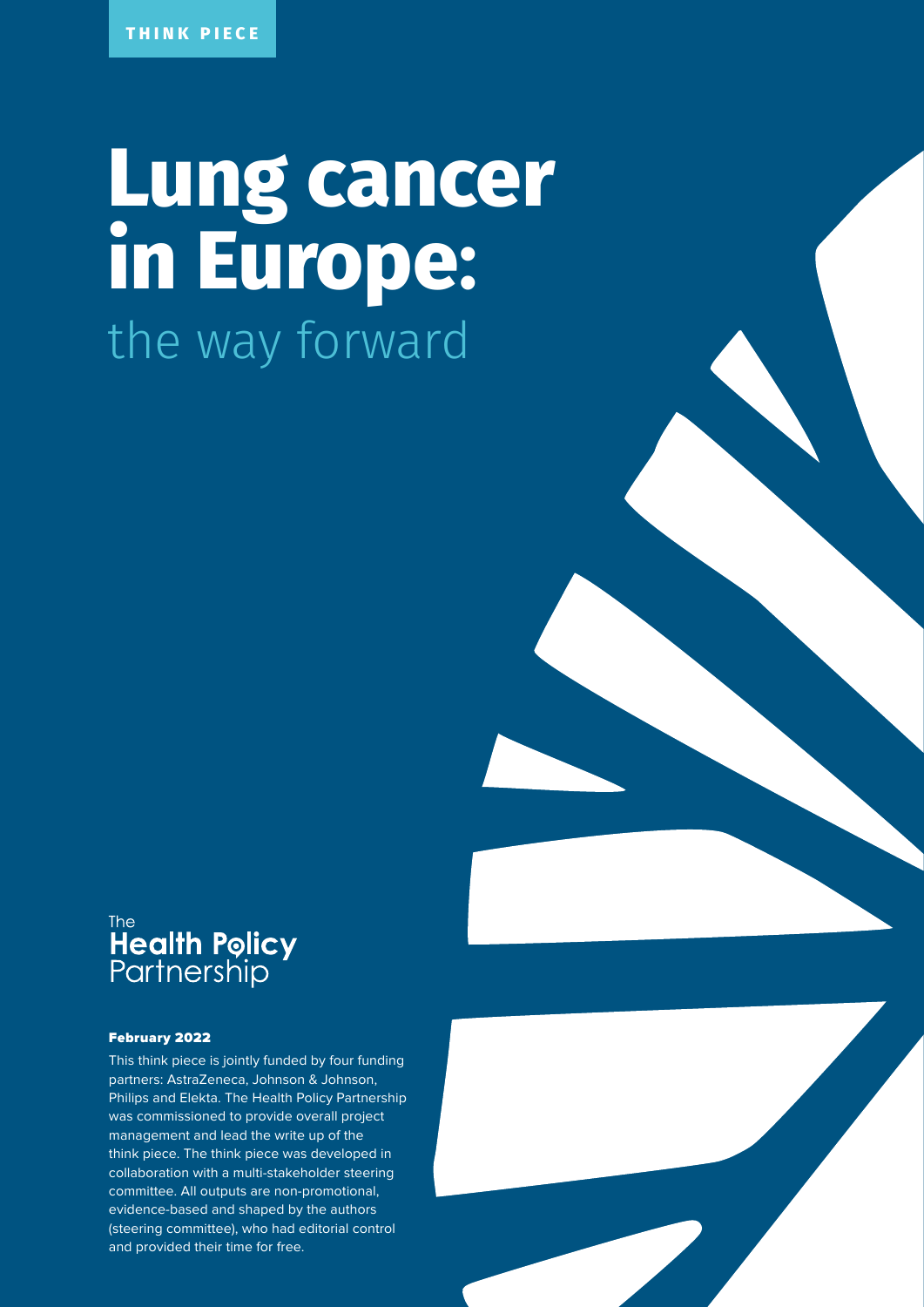#### **Authors**

This think piece has been written by The Health Policy Partnership along with the following co-authors:



Professor Tit Albreht University of Ljubljana and National Institute of Public Health of Slovenia



Professor Silvia Novello Women Against Lung Cancer in Europe (WALCE) and University of Turin



Dr Anne-Marie Baird Lung Cancer Europe (LuCE) and Trinity College Dublin



Cornel Radu-Loghin European Network for Smoking and Tobacco Prevention



Professor Jacek Jassem Medical University of Gdańsk



Professor Dr Jan P. van Meerbeeck European Cancer Organisation (ECO), European Respiratory Society (ERS) and Antwerp Univeristy



Aoife McNamara Global Lung Cancer Coalition (GLCC) and Irish Cancer Society

#### **Endorsements**











#### Please cite this report as:

The Health Policy Partnership, Albreht T, Baird AM, *et al*. 2022. *Lung cancer in Europe: the way forward*. London: The Health Policy Partnership.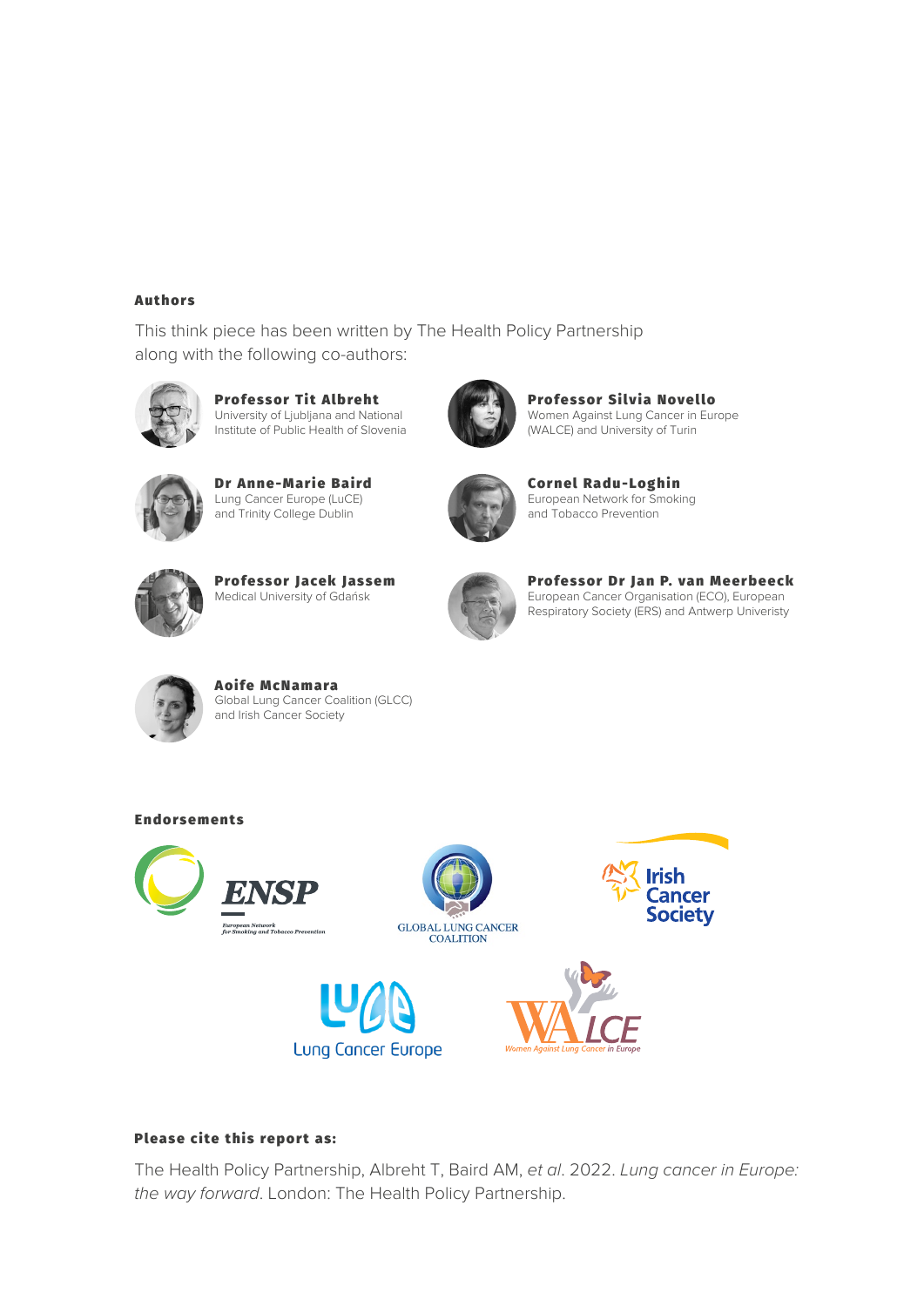# **Contents**

| <b>Executive summary</b>                                                            | 4                 |
|-------------------------------------------------------------------------------------|-------------------|
| The case for change                                                                 | 5                 |
| Building a comprehensive approach to lung cancer<br>in Europe: strategic priorities | $\overline{ }$    |
| Improve awareness, reduce stigma                                                    | $\overline{7}$    |
| Enhance opportunities for early detection, with screening at its core               | 9                 |
| Take targeted approaches to reduce disparities in access and outcomes               | $12 \overline{ }$ |
| Improve availability of high-quality care                                           | 14                |
| The way forward                                                                     | 16                |
| <b>References</b>                                                                   |                   |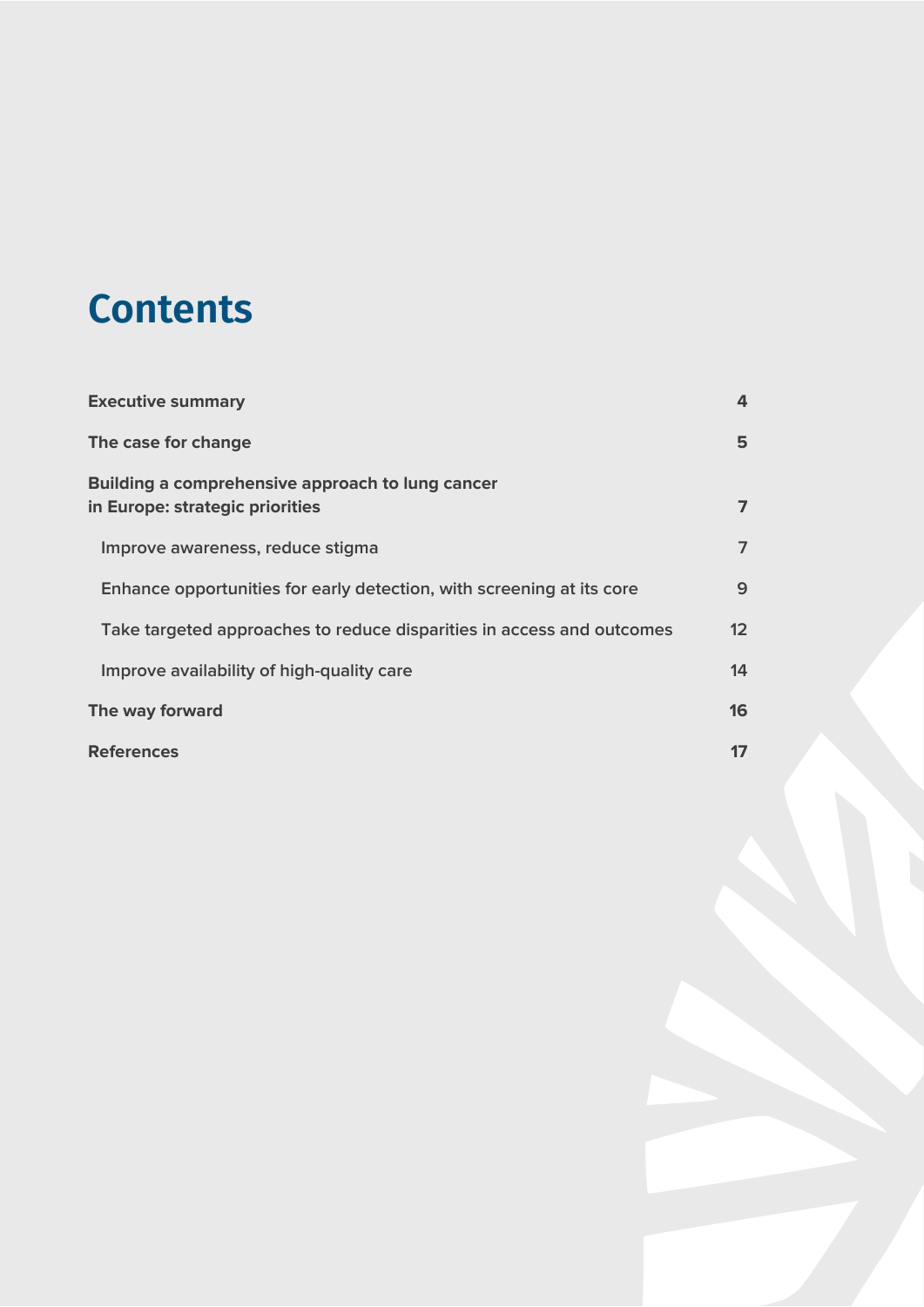# <span id="page-3-0"></span>**Executive summary**

**Lung cancer causes more deaths than any other cancer, but for too long, it has not been given the policy attention it deserves.** Lung cancer is the main cause of cancer-related deaths in Europe,<sup>1</sup> and its burden will remain high for several decades to come. Even though smoking rates are gradually declining,<sup>2</sup> people who used to smoke remain at high risk of lung cancer for many years after quitting,<sup>3</sup> and environmental factors such as air pollution are a growing cause of lung cancer in the entire population.<sup>4</sup>

**We have the means to reduce the burden of lung cancer on our society, but it will require a comprehensive and integrated approach.** Importantly, we need to dispel the perception that lung cancer is a self-inflicted condition. We could start by treating smoking as an addiction and reducing stigma towards both smoking and lung cancer. Early detection needs to be enhanced by implementing largescale screening programmes that target high-risk individuals, alongside smoking cessation programmes. The evidence is clear that screening high-risk individuals using low-dose computed tomography scans offers a safe and effective way to shift diagnosis to earlier stages and reduce mortality from lung cancer.<sup>56</sup> Complementary approaches, such as incidental pulmonary nodule identification, management protocols and rapid referral pathways from primary to secondary care, are also important to improve early detection.<sup>78</sup> Improvements to lung cancer care pathways are needed to ensure all people have access to multidisciplinary care that encompasses specialist diagnosis, personalised treatments, and palliative and survivorship care.<sup>78</sup> Finally, targeted efforts are required to reduce geographical and socioeconomic disparities in access and outcomes.<sup>910</sup>

**Making these changes can deliver benefits beyond lung cancer.** Targeted screening programmes offer the opportunity for early detection of other non-communicable diseases (NCDs), such as chronic obstructive pulmonary disease and some forms of heart disease.<sup>11-13</sup> Tackling lung cancer can help countries progress towards reducing the overall burden of NCDs on their societies and contribute to greater health system sustainability.

**With the implementation of Europe's Beating Cancer Plan and as we look to post-COVID recovery, we have the opportunity to put in place what is needed to improve outcomes for people with lung cancer and reduce the burden the condition poses on our societies. Lung cancer has, for too long, been denied due attention as a public health priority. The time to act is now.**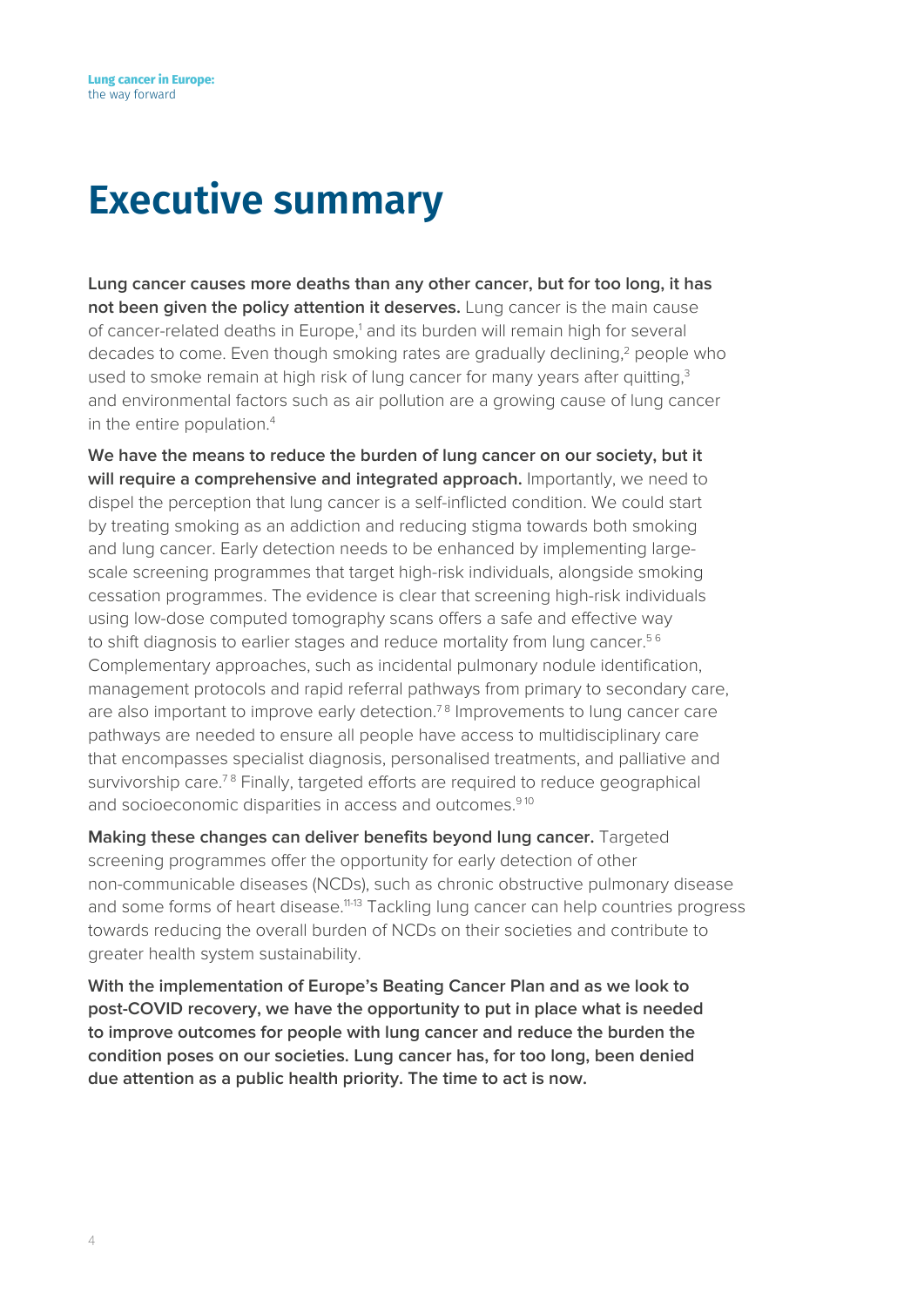# <span id="page-4-0"></span>**The case for change**

#### **Lung cancer is the main cause of cancer-related deaths in**

**Europe.** It accounts for approximately one fifth of all deaths from cancer, significantly more than breast and colorectal cancers combined.<sup>1</sup> It is also responsible for 15% of the total costs of cancer in Europe and approximately a quarter of productivity losses due to premature mortality – incurring a higher economic toll than any other cancer.<sup>14</sup>

**Despite significant advances in diagnosis and treatment, progress in lung cancer survival has been slow over the** 

**years.** Precision diagnostics and personalised treatments are becoming prominent in lung cancer care.<sup>15</sup> There have also been considerable advances in immunotherapy, radiotherapy and surgical approaches. Yet survival continues to remain low. This is in large part because a high proportion of people with lung cancer are diagnosed at an advanced stage, when the chance of surviving five years is less than 10%.<sup>16</sup> By contrast, if lung cancer is detected early, 68% to 92% of people may survive at least five years [\(Figure 1](#page-5-0)).16

**Incidence of and mortality from lung cancer are expected to continue to be high for years to come.** Smoking is the main risk factor for lung cancer; other risk factors include environmental factors such as air pollution, occupational exposure (e.g. to asbestos)<sup>2</sup> and possibly genetic factors.<sup>17</sup> Europe has the highest prevalence of smoking among adults globally, with 29% of the population currently smoking.18 Smoking rates are gradually declining in many European countries.<sup>2</sup> but people who used to smoke heavily remain at a high risk of developing lung cancer for up to 25 years after quitting. $3$  In addition, 10% to 25% of all cases worldwide are diagnosed in people who have never smoked.<sup>19</sup> There are also gender differences to consider: while lung cancer mortality rates for men in Europe are in decline, they are on the rise for women.20

**Significant disparities in availability and access to appropriate diagnosis and care remain across Europe.** Progress in lung cancer has been significantly hampered by the COVID-19 pandemic,<sup>21</sup> owing to delays in and reduced access to diagnosis and care.22-24 The resulting backlog of cases seen in several European countries will inevitably exacerbate the risk of late-stage presentation and delayed referrals to specialist care. Studies from

#### LUNG CANCER TOLL



**Only 10**%

of people with lung cancer survive 5 years after diagnosis at stage IV, but early diagnosis means 68–92% survive at least this long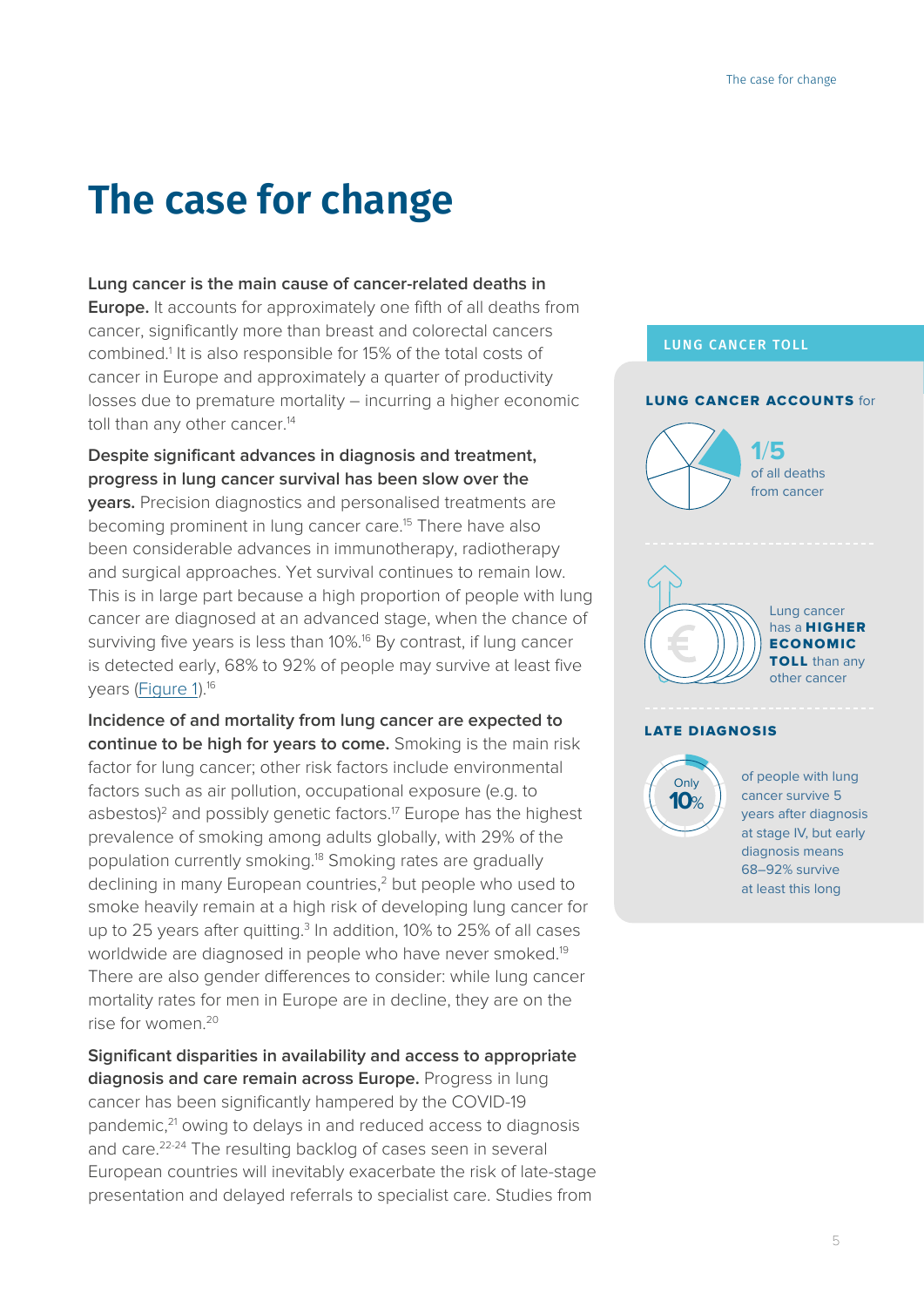several countries show that there is a risk of thousands of excess deaths in people with cancer,<sup>25,26</sup> making the need for early detection that much more urgent.

**The current prioritisation of cancer by the European Union (EU) presents a tangible opportunity to increase attention and action on lung cancer.** *Europe's Beating Cancer Plan*, published by the European Commission in February 2021, proposes to tackle the entire disease pathway along four key action areas: prevention; early detection; diagnosis and treatment; and quality of life for people with cancer and survivors. The plan proposes a new, EU-supported Cancer Screening Scheme to assist Member States in expanding coverage for cancer screening in targeted populations for breast, cervical and colorectal cancers to 90% by 2025. Disappointingly, despite the strength of evidence behind lung cancer screening, the proposed scheme does not include lung cancer.<sup>27</sup> On a positive note, calls by various scientific societies to rectify this are increasing.

**We are at a pivotal moment to make a difference for people affected by lung cancer.** This will require a comprehensive approach, integrating efforts to strengthen anti-tobacco policies, early detection and underlying models of care. This think piece presents our vision for how to achieve this. We hope it will help ensure lung cancer is given the attention it deserves in evolving EU and national-level policies.



#### <span id="page-5-0"></span>FIGURE 1. STAGE OF LUNG CANCER DETECTED IN SCREENING PROGRAMMES COMPARED WITH ROUTINE CARE

Adapted from Sands et al. (2021)<sup>28</sup>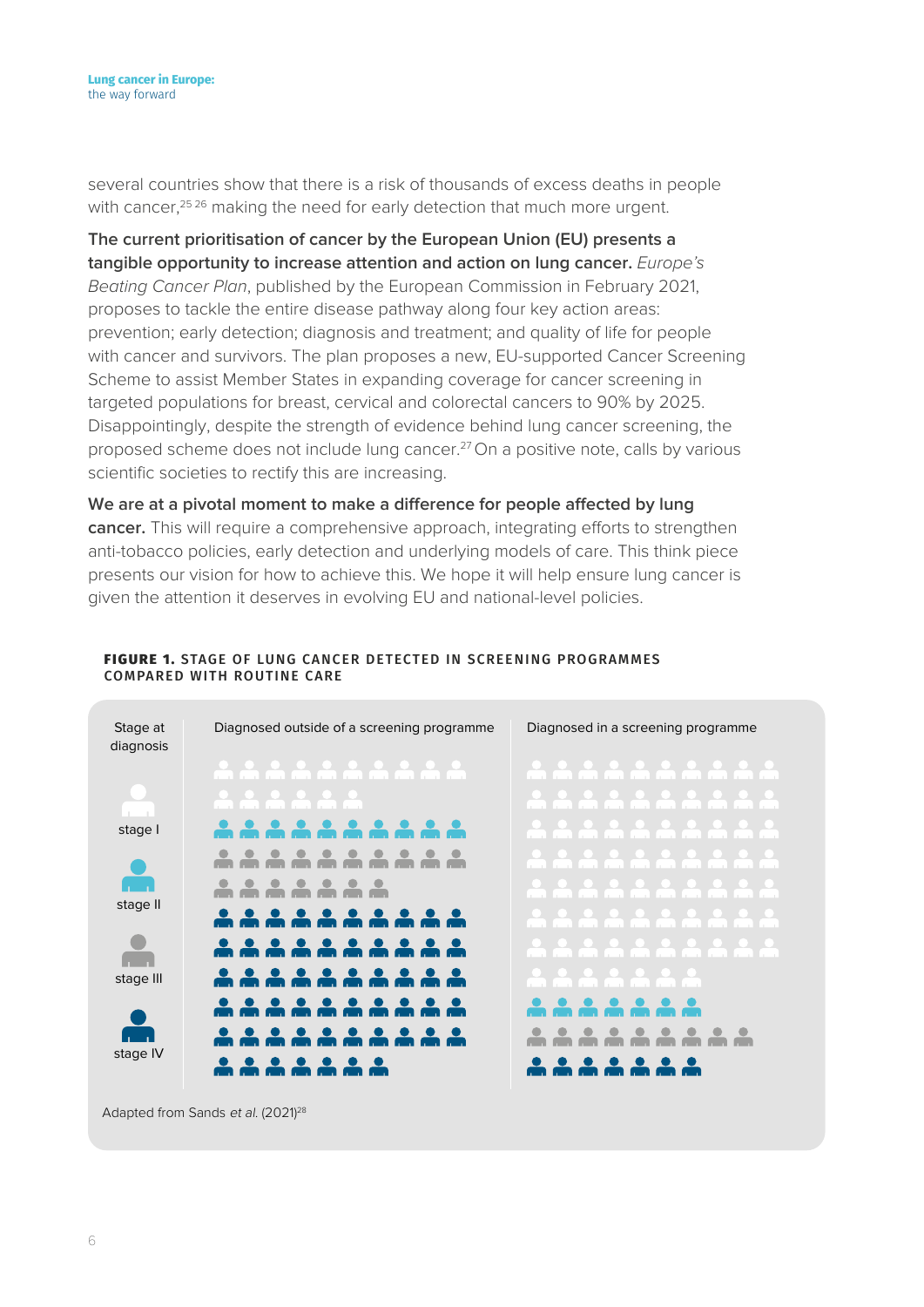# <span id="page-6-0"></span>**Building a comprehensive approach to lung cancer in Europe: strategic priorities**

# **→ Improve awareness, reduce stigma**



### Foster a better understanding of lung cancer

**We need to improve the perception and understanding of lung cancer.** Limited public awareness and low political prioritisation of lung cancer have translated into limited resources and research funding over the years compared with other types of cancer.<sup>29 30</sup> People are often unaware that their symptoms could be indicative of lung cancer, and delay seeking medical advice. Primary care physicians may not always be aware of the potential to diagnose lung cancer earlier. They may require further training to support them to spot the signs of lung cancer, particularly in high-risk groups, to avoid delays in diagnosis.<sup>31</sup> Many people may view lung cancer as a fatal condition; they may not be aware of all treatment options that might be available to them or understand the importance of early detection.<sup>32</sup> These informational barriers are more predominant among people in socioeconomically disadvantaged groups,<sup>33</sup> and could compound other barriers to appropriate diagnosis and care.10 As well as delaying diagnosis, they have been shown to affect participation in lung cancer screening programmes.<sup>34 35</sup>

# Reduce stigma towards smoking and, by association, lung cancer

**Tobacco smoking is one of the most significant risk factors for lung cancer, so encouraging people not to smoke is key to prevention.** Smoking must be widely recognised as an addiction, as opposed to a behavioural choice. All people who do smoke should be offered appropriate, easily accessible support and treatment to enable them to quit. Awareness campaigns and educational efforts are important to help combat general stigma towards smoking, as it has been shown to lead to a lack of empathy for people diagnosed with lung cancer.<sup>36</sup>

**It is important to recognise that stigma around smoking can act as a powerful barrier to seeking appropriate care for lung cancer.** Experiences of stigma, including discrimination and shame, are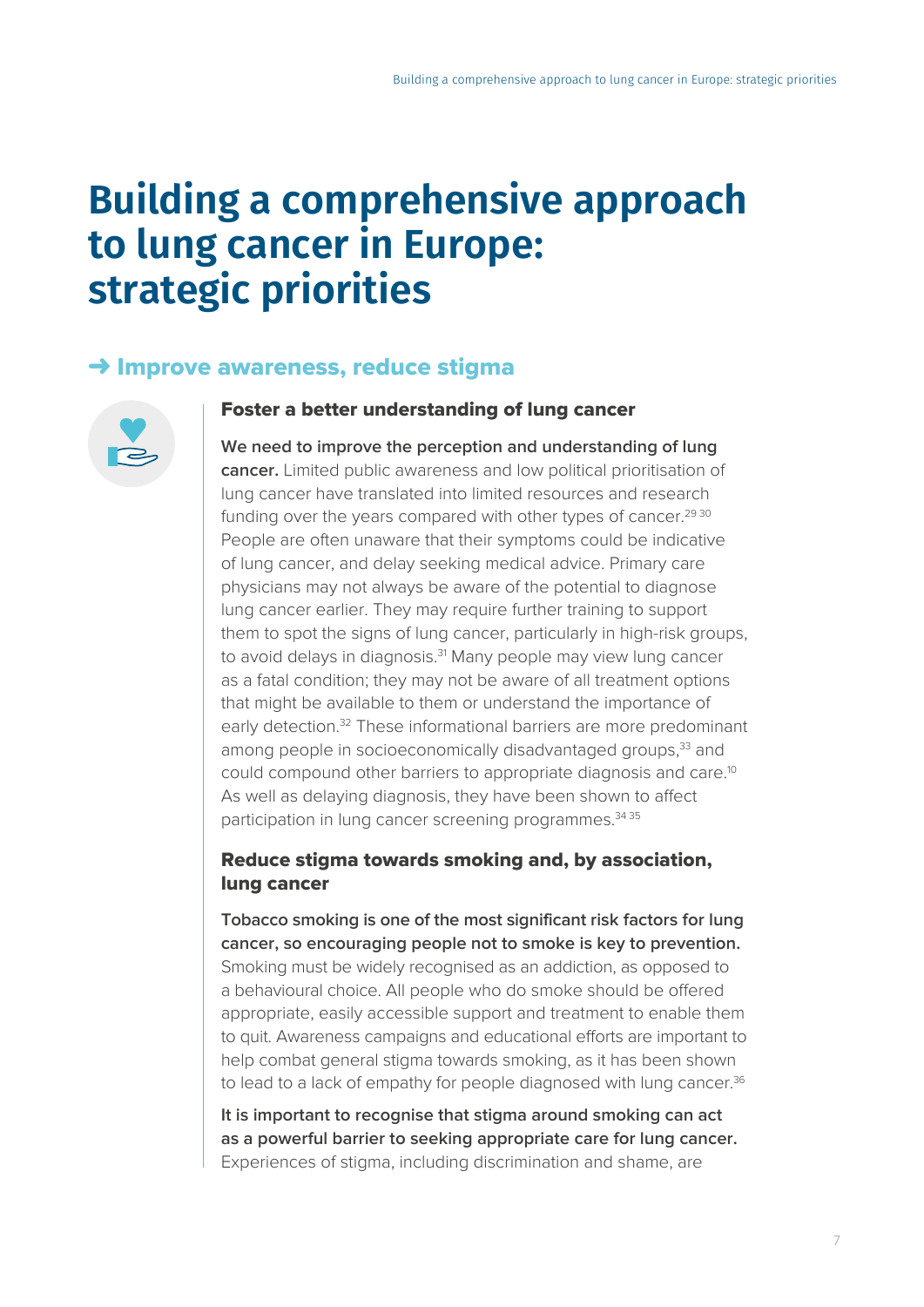reported equally by people with lung cancer who currently smoke, those who have smoked in the past, and those who have never smoked.<sup>37</sup> People with lung cancer reveal experiencing quilt and feeling responsible for becoming ill, and may delay consulting a physician as a result even if they are aware of their symptoms.<sup>30 32</sup> In some cases, stigma can make people feel 'undeserving' of treatment, while for healthcare professionals it can lead, however unconsciously, to perceiving and treating people with lung cancer differently.<sup>29 32</sup> Stigma is also a barrier to participation in lung cancer screening programmes [\(Case study 1\)](#page-7-0).<sup>38</sup>

**It is also important to recognise the limited research into the long-term safety of new tobacco and non-tobacco nicotine products, and to expand the evidence base for understanding these.** Electronic cigarettes (a vapourised solution containing nicotine), heated tobacco products (containing real tobacco) and other tobacco substitutes are typically promoted as a less harmful alternative to cigarette smoking. However, the long-term effects of these products, including their role in lung cancer, are not yet known. Importantly, e-cigarettes contain nicotine, giving them the potential to be addictive. For these reasons, all non-tobacco nicotine products, including e-cigarettes, should be subjected to an appropriate regulatory framework which prioritises the safety of citizens and ensures the products are not marketed in a way that undermines public health. Until such time as independent research demonstrates their long-term safety, novel tobacco products should be effectively regulated as tobacco in order to limit uptake by new users.

#### <span id="page-7-0"></span>Case study 1.

#### **Targeted Lung Health Check: tackling stigma and other barriers to screening (UK)**

The Targeted Lung Health Check model adopted in England uses a wellness approach to lung health: participants are assessed for all lung conditions and offered computed tomography scans if they meet the risk criteria, without specifically mentioning lung cancer.<sup>39 40</sup> Programmes employing this model are currently being extended across England.

Some of the programmes are designed to facilitate access for populations living in socially deprived areas, such as by placing mobile health check units near shopping centres.<sup>41</sup> This has been found to be an effective approach to improve engagement in screening. Participants are offered psychological support and smoking cessation advice, and are referred to smoking cessation services. In Liverpool, more than 95% of current smokers who took part in the study agreed to receive this advice.<sup>42</sup>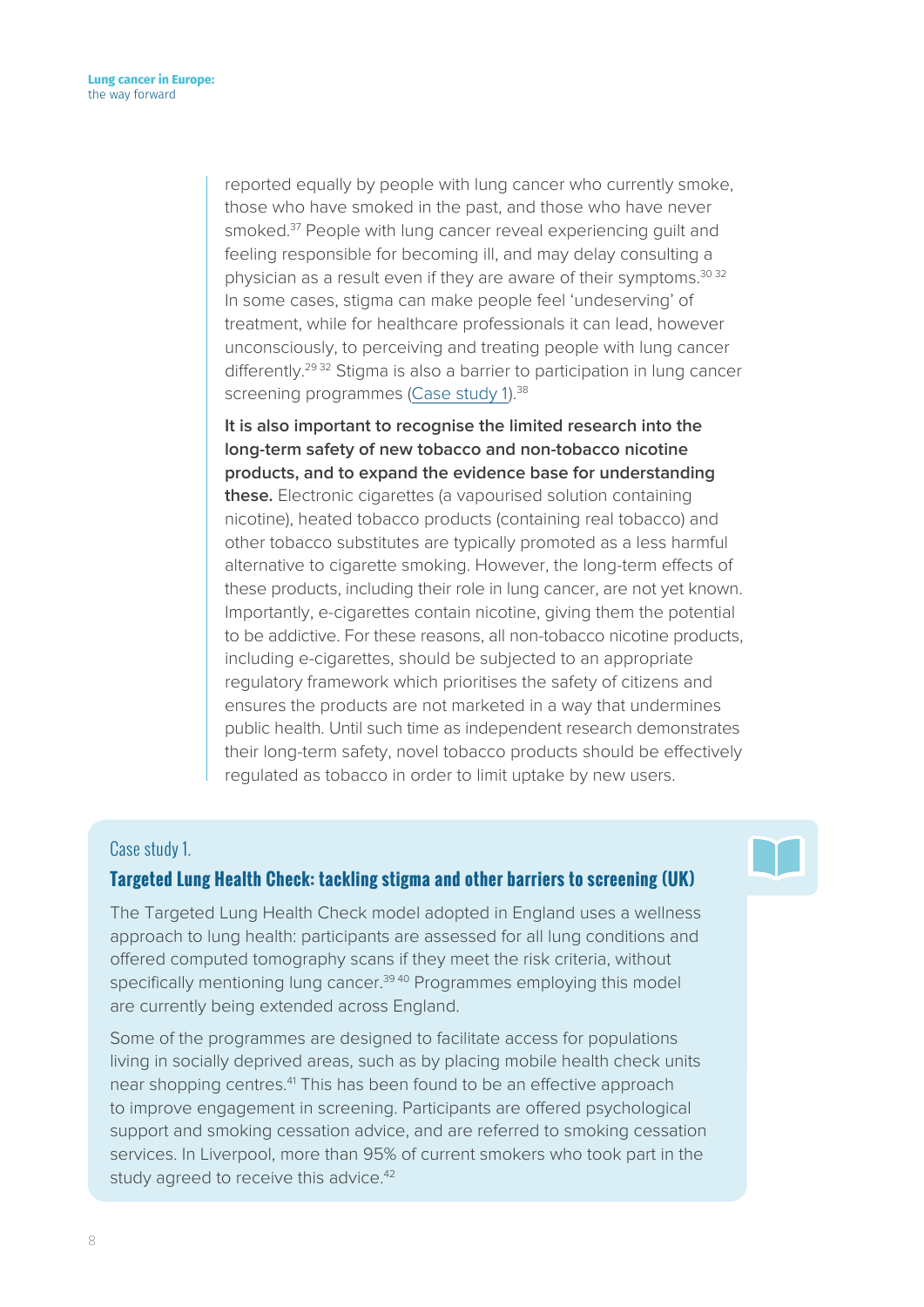# <span id="page-8-0"></span> $\rightarrow$  Enhance opportunities for early detection, with screening at its core



# Accelerate the implementation of targeted lung cancer screening programmes

**Earlier detection is a key priority to improve survival, as it offers the opportunity for patients to benefit from potentially curative treatments, such as surgery.** The European Respiratory Society recently called on the European Commission to increase early diagnosis of lung cancer by 20% before 2030.<sup>43</sup> Screening is a core component of early detection and diagnosis. Targeted screening, using low-dose computed tomography (LDCT), among people defined as current or former heavy smokers has been shown to enable detection of lung cancer at an earlier stage and reduce mortality.<sup>56</sup> The impact of screening could be further enhanced by extending it to other groups of people at risk from lung cancer, including those from socioeconomically disadvantaged backgrounds, people with certain genetic predispositions and comorbidities, those with occupational exposure (e.g. to asbestos), and people from certain ethnic backgrounds.<sup>44</sup>

**Despite evidence supporting the benefits of targeted lung cancer screening, its implementation in Europe has been patchy and slow.** So far, only Croatia and Poland have formally committed to nationwide implementation of lung cancer screening programmes.<sup>45,46</sup> There have been multiple calls on the European Commission to include lung cancer screening in the upcoming update of the Council of the European Union's 2003 Recommendation on cancer screening in light of the current evidence base.<sup>17 47-49</sup> The EU was also called on to invest and support Member States in assessing the feasibility of implementing, as well as actual implementation of, national lung cancer screening programmes.17 48 49

**Targeted LDCT screening confers an additional benefit – the opportunity to detect other non-communicable diseases (NCDs) at an early stage.** LDCT scans can help detect the presence of respiratory diseases, such as chronic obstructive pulmonary disease (COPD), and cardiovascular disease, creating opportunities for joint actions aiming at risk reduction and early detection.<sup>11-13</sup> Taking part in lung cancer screening can help encourage people to stop smoking or modify other behaviours that may put them at greater risk of NCDs.<sup>50 51</sup>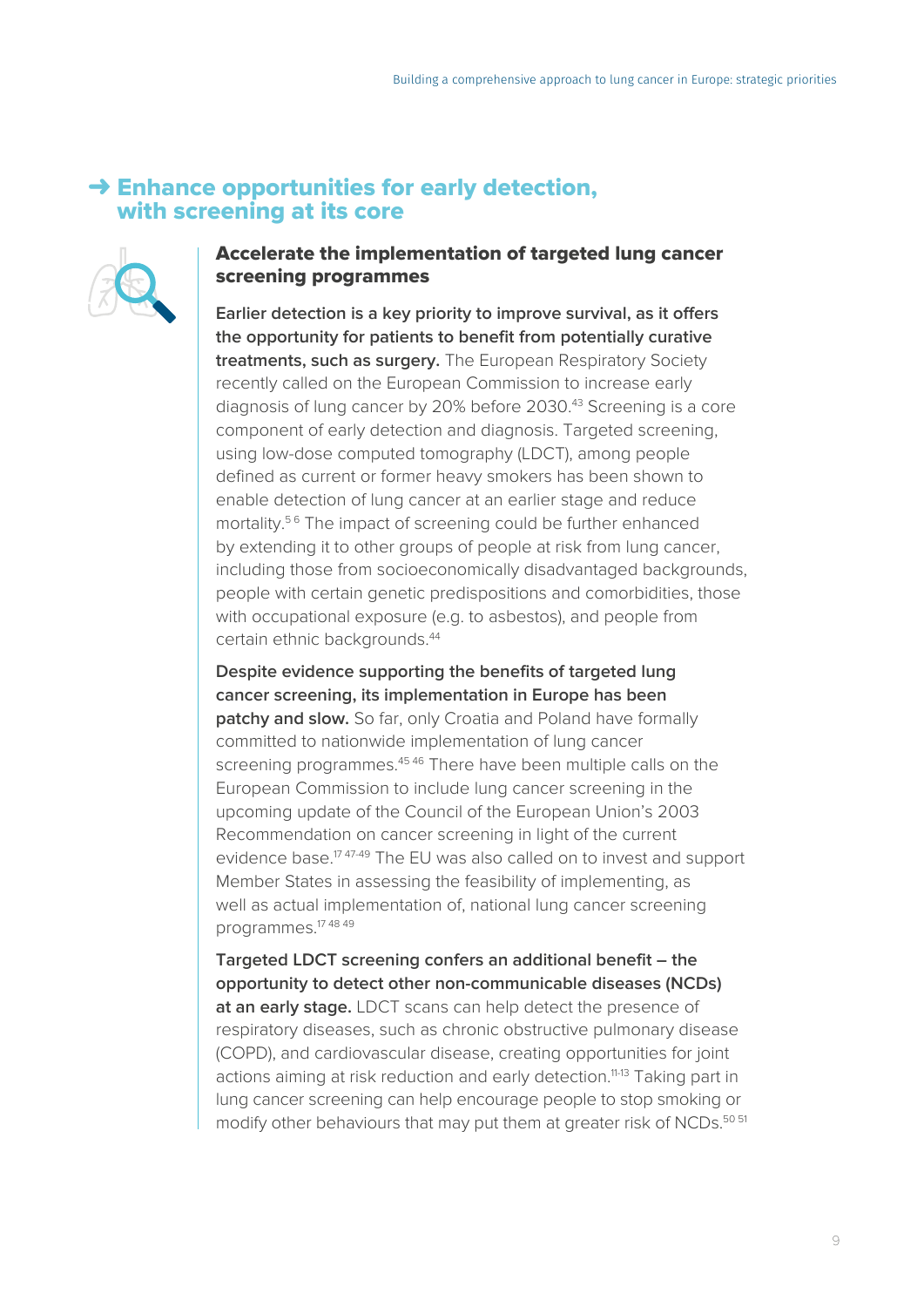### Take a comprehensive approach to early detection

**In addition to screening, it is also important to prioritise early detection for people who are not eligible for screening.** Incidental pulmonary nodule identification and management as well as rapid referral pathways can help ensure that people with or without symptoms of lung cancer can rapidly access specialist diagnosis and multidisciplinary care [\(Figure 2](#page-9-0)).<sup>78</sup> However, few European countries have so far developed rapid referral pathways for lung cancer.<sup>52 53</sup>

#### <span id="page-9-0"></span>FIGURE 2. COMPONENTS OF COMPREHENSIVE EARLY DETECTION OF LUNG CANCER

#### **Targeted screening programmes**

Screening by LDCT and smoking cessation services offered to people who meet specific eligibility criteria, with repeat screens at pre-specified intervals<sup>7</sup>

#### **Incidental pulmonary nodule detection protocols**

Protocols that ensure people with a suspicious lung nodule, detected through a chest X-ray or CT scan as part of routine or standard care (e.g. when testing for pneumonia or other diseases), are rapidly referred for specialist diagnosis and care<sup>78</sup>

#### **Rapid referral pathways**

Urgent referral pathways to specialist diagnosis and care for people who present to their primary care physician with suspected symptoms of lung cancer<sup>78</sup>

CT, computed tomography; LDCT, low-dose computed tomography

#### LUNG CANCER DIAGNOSIS AND CARE PATHWAY

Diagnosis and care pathways managed by a multidisciplinary care team<sup>7</sup> that can include:

- ➜ primary care physicians
- ➜ oncologists
- radiation oncologists
- thoracic surgeons
- ➜ pulmonologists
- specialist nurses
- ➜ physiotherapists
- ➜ psychosocial support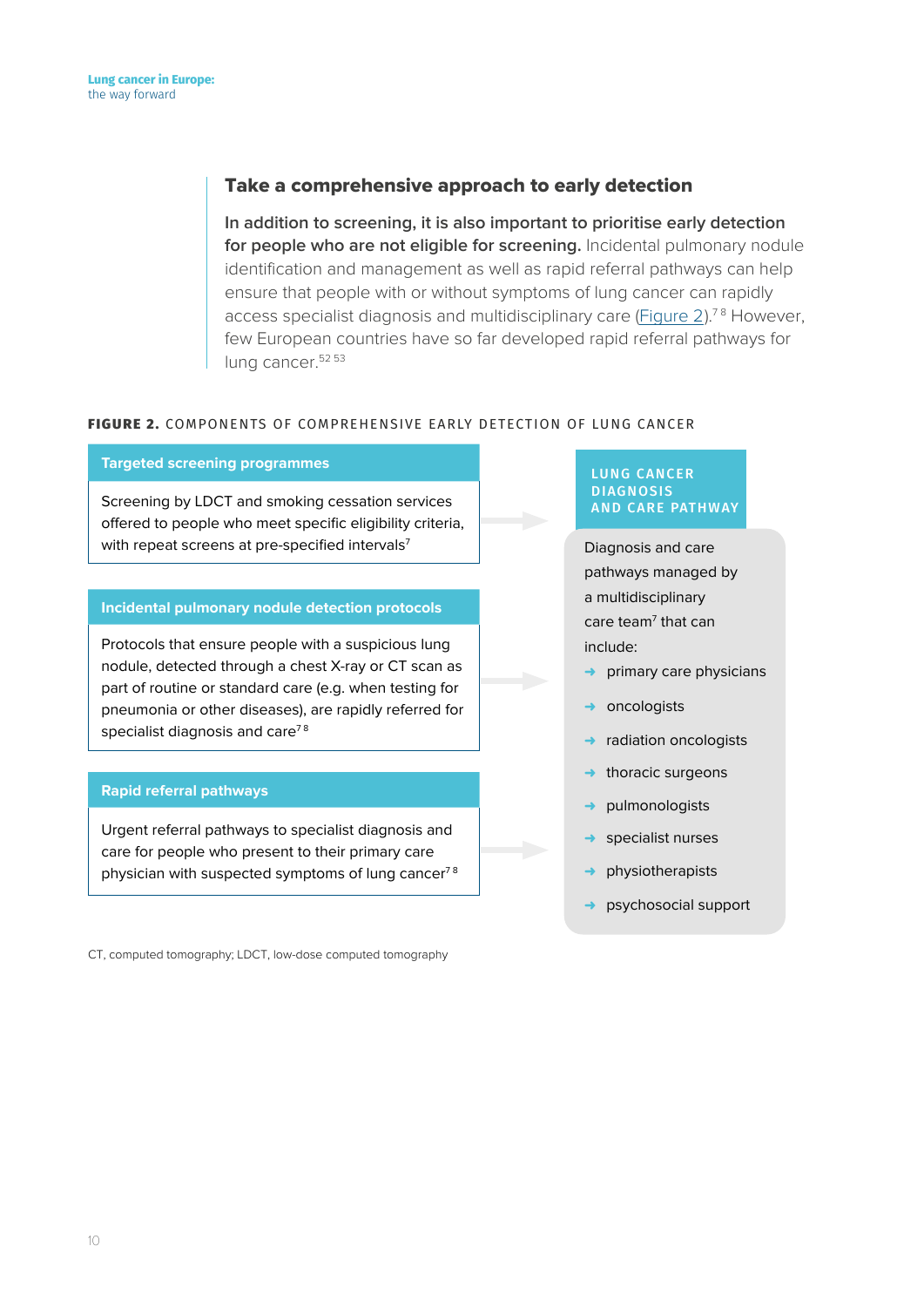## Recognise the complementarity of early detection and smoking cessation

**Implementation of widespread screening programmes should happen alongside smoking cessation programmes, with the goals of both seen as complementary, not in conflict with one another.** There is a lingering misconception that lung cancer screening gives people who smoke a 'licence' to continue smoking, when in fact smoking cessation programmes have been shown to be more successful when combined with screening programmes than when they are delivered alone.<sup>1754 55</sup> It is also crucial to convey the message that there are significant benefits to stopping smoking even after a person has been diagnosed with lung cancer [\(Case study 2](#page-10-0)).

# <span id="page-10-0"></span>Case study 2.

### **Campaign for smoking cessation after a cancer diagnosis (Poland)**

Continuing to smoke after any cancer diagnosis increases the risk of developing other cancers<sup>56</sup> and of postoperative complications.<sup>57</sup> It also decreases the efficacy of systemic lung cancer treatments.<sup>58</sup> Despite this, up to 50% of people with cancer continue to smoke following diagnosis, and many people who quit smoking relapse after their diagnosis, not having received adequate support.<sup>59</sup>

The Maria Skłodowska-Curie National Research Institute of Oncology in Warsaw initiated a pilot in 2019 to address this.<sup>60</sup> A questionnaire on smoking status and willingness to quit was provided along with a leaflet on the benefits of quitting smoking to all people with lung cancer admitted to the hospital. If a person declared that they wanted to stop smoking, they were offered tailored telephone counselling sessions. Those who declared they did not feel able to stop smoking received an anti-smoking minimal intervention conducted by a medical nurse on the ward. If the person subsequently decided that they were interested in support to stop smoking, they were referred for telephone counselling.

The preliminary data from September–December 2019 show that the majority of participants were reluctant to stop smoking.<sup>60</sup> The study coordinators suggest that one way to increase the effectiveness of smoking cessation would be to introduce additional health educators on hospital wards. This study conveys the importance of identifying the best ways to support people with lung cancer who wish to quit smoking.

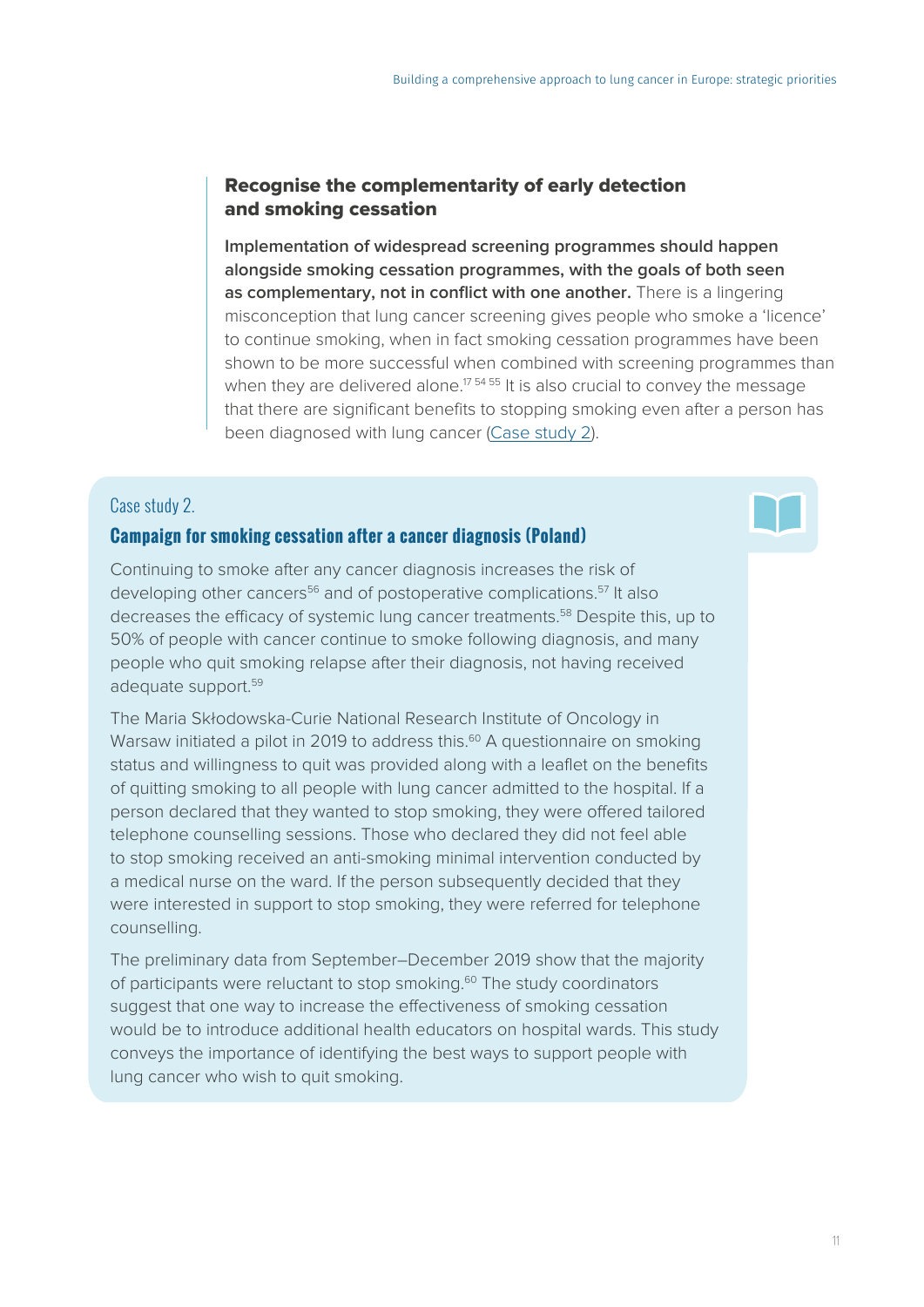# <span id="page-11-0"></span> $\rightarrow$  Take targeted approaches to reduce disparities in access and outcomes



# Reduce inequalities in access to high-quality diagnosis and care

**Lung cancer has seen many advances in diagnosis and treatment, but availability of high-quality diagnosis and care is often inconsistent.** Access to personalised treatment for lung cancer can be hampered by, for example, limited access to biomarker tests.<sup>30 61</sup> Additionally, the limited availability of radiation oncologists, medical physicists, radiographers and equipment seen in many countries affects the ability to meet the demand for radiotherapy.<sup>62</sup> There are also gaps in the availability of palliative care, $63$  despite its importance in improving quality of life for people with advanced-stage lung cancer.<sup>64</sup> Psychological support is often unavailable,<sup>30</sup> and in some areas there are chronic shortages of specialist cancer nurses, who can act as a central point of contact for people with lung cancer as they navigate through different stages of their care.<sup>65</sup> Lastly, support for carers, who often report a high level of distress and high workload,<sup>66</sup> is also frequently overlooked.

# Address socioeconomic inequalities in lung cancer outcomes

**Targeted efforts are needed to reduce socioeconomic inequalities in outcomes for lung cancer.** There is a strong social inequality dimension to lung cancer. The risk of late-stage presentation is particularly prominent among groups experiencing social deprivation.67 The same groups are not only most at risk of developing lung cancer;<sup>67</sup> they also face more barriers in access to screening,  $68\,69}$  diagnosis and care,  $70$  and have poorer survival.  $67$ Inequalities can be exacerbated by systemic issues such as a lack of reimbursement for medicines or diagnostic tests in some European countries.<sup>71</sup> Targeted efforts are needed to tackle these informational, financial, psychological and cultural barriers experienced by vulnerable populations at each stage of the care pathway.9 10 Some early promise in the area is shown by a Europewide programme to increase access to biomarker tests and clinical trials ([Case study 3](#page-12-0)).<sup>7172</sup>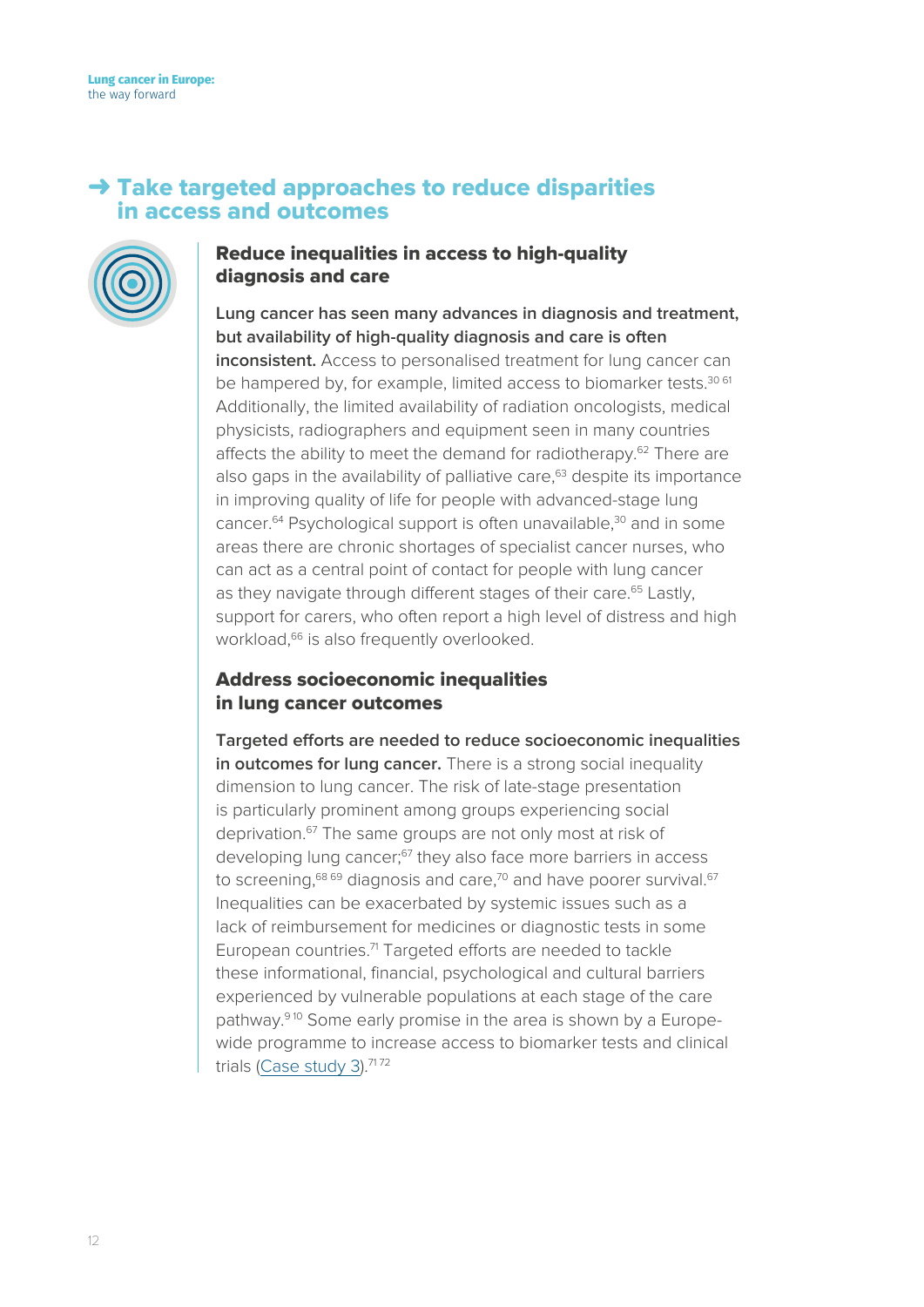# Adopt a gender-focused approach for women

#### **Of particular concern is the growing rate of lung cancer among women.**

Worldwide mortality rates from lung cancer are stabilising or decreasing for men, but they are increasing for women.2 The causes are complex, but possibly include rising smoking rates – Europe currently has one of the highest levels of female smoking in the world<sup>75</sup> – and increased exposure to other carcinogens, as the incidence of non-smoking-related lung cancer is higher in women.<sup>276</sup> Gendered advertising and portrayals of smoking as a symbol of female empowerment commonly used by the tobacco industry to target women are additional contributing factors.<sup>77</sup> At the same time, however, women are more likely than men to engage in health behaviours that may mean better outcomes in lung cancer, for instance seeking out direct health interventions, such as screening.<sup>17</sup> Evidence also suggests that LDCT screening could bring more benefits for women than for men.<sup>578</sup> as lung cancer may progress more slowly in women.<sup>79 80</sup> All these factors call for a gender-focused approach to lung cancer risk reduction, screening and care.

#### <span id="page-12-0"></span>Case study 3.

# **Improving access to tests and clinical trials across Europe: EPROPA programme (Italy)**

Launched in December 2020 in Italy, the European Program for ROutine testing of Patients with Advanced lung cancer (EPROPA) was designed and promoted by Women Against Lung Cancer in Europe. Its aim is to improve access to molecular diagnostics and clinical trials for people with non-small-cell lung cancer.73 The programme provides a free platform for access to molecular testing that helps define the type of lung cancer based on a person's genetic markers.73 74

Biological samples from people with lung cancer are sent to a central laboratory for molecular testing, and depending on results, biomarker-driven clinical trials in Europe may be recommended. The whole process takes no longer than ten days.74 If a suitable clinical trial is identified and the person is able to participate, EPROPA covers transport and accommodation expenses for both the person and a carer, for the duration of treatment.<sup>74</sup>

Four countries are currently participating in the programme: Greece, Italy, Romania and Slovenia, with Poland, Portugal and Slovakia soon to join. As the programme is ongoing, data on its impact are not yet available, but if the outcomes do increase opportunities for molecular diagnostics and facilitate access to clinical trials, it could inform similar programmes elsewhere.

More information may be found at: [www.epropa.eu/en](http://www.epropa.eu/en)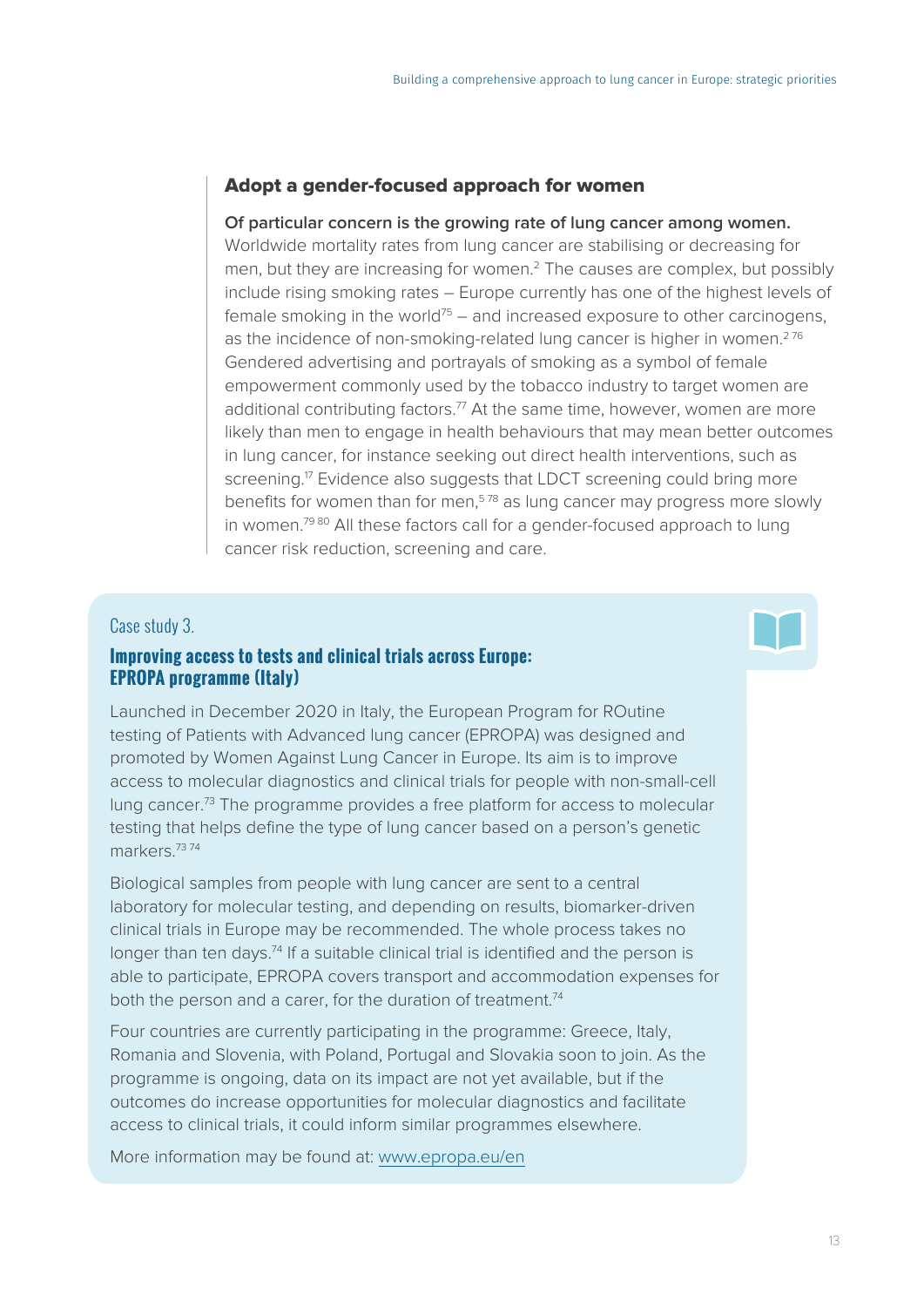# <span id="page-13-0"></span> $\rightarrow$  Improve availability of high-quality care



# Make multidisciplinary care available to all people with lung cancer

**Multidisciplinary care is a key component of high-quality lung cancer care, but it is not yet universally available.** Management of lung cancer by a multidisciplinary team has been shown to result in rapid and more accurate diagnosis, better access to appropriate treatment, improved coordination and quality of care, and longer survival.<sup>81-83</sup> However, not all people with lung cancer have access to multidisciplinary care pathways. Many are left to navigate complex pathways unsupported, with fragmented access to different providers and poor coordination between them.30 An ongoing monitoring of outcomes through centralised registries can help identify issues of concern in care pathways, and guide care improvement [\(Case study 4\)](#page-13-1).

#### Ensure survivorship is given due attention

**It is important not to forget the needs of people who live with lung cancer for many years.** Given the historically poor prognosis associated with lung cancer, the importance of survivorship has often been sidelined. However, as outcomes evolve with advances in early detection and treatment, we must think about the needs of lung cancer 'survivors', people who live with and beyond lung cancer. This means ensuring appropriate services are available as part of a high-quality care pathway, spanning rehabilitation, psychological support, peer-support groups and follow-up care.85

#### <span id="page-13-1"></span>Case study 4.

#### **Improving quality metrics for lung cancer care through a cancer registry (the Netherlands)**

The Dutch Lung Cancer Audit for Lung Oncology (DLCA-L) was set up in 2015. It tracks quality indicators, patient and tumour characteristics, and real-world use of immunotherapy.84 Based on data from the audit, 15 quality indicators were established to improve processes and clinical outcomes in lung cancer.

The registry collects data on people with non-small-cell lung cancer and small-cell lung cancer, and by 2020 had been adopted by all hospitals in the Netherlands.<sup>84</sup> It has become a valuable and comprehensive data source, providing useful insights into hospital processes and outcomes of lung cancer care, as well as real-world information on the use of systemic therapies.<sup>84</sup> As it has been adopted by all hospitals in the country, it has also helped reduce variation in care between them.<sup>84</sup>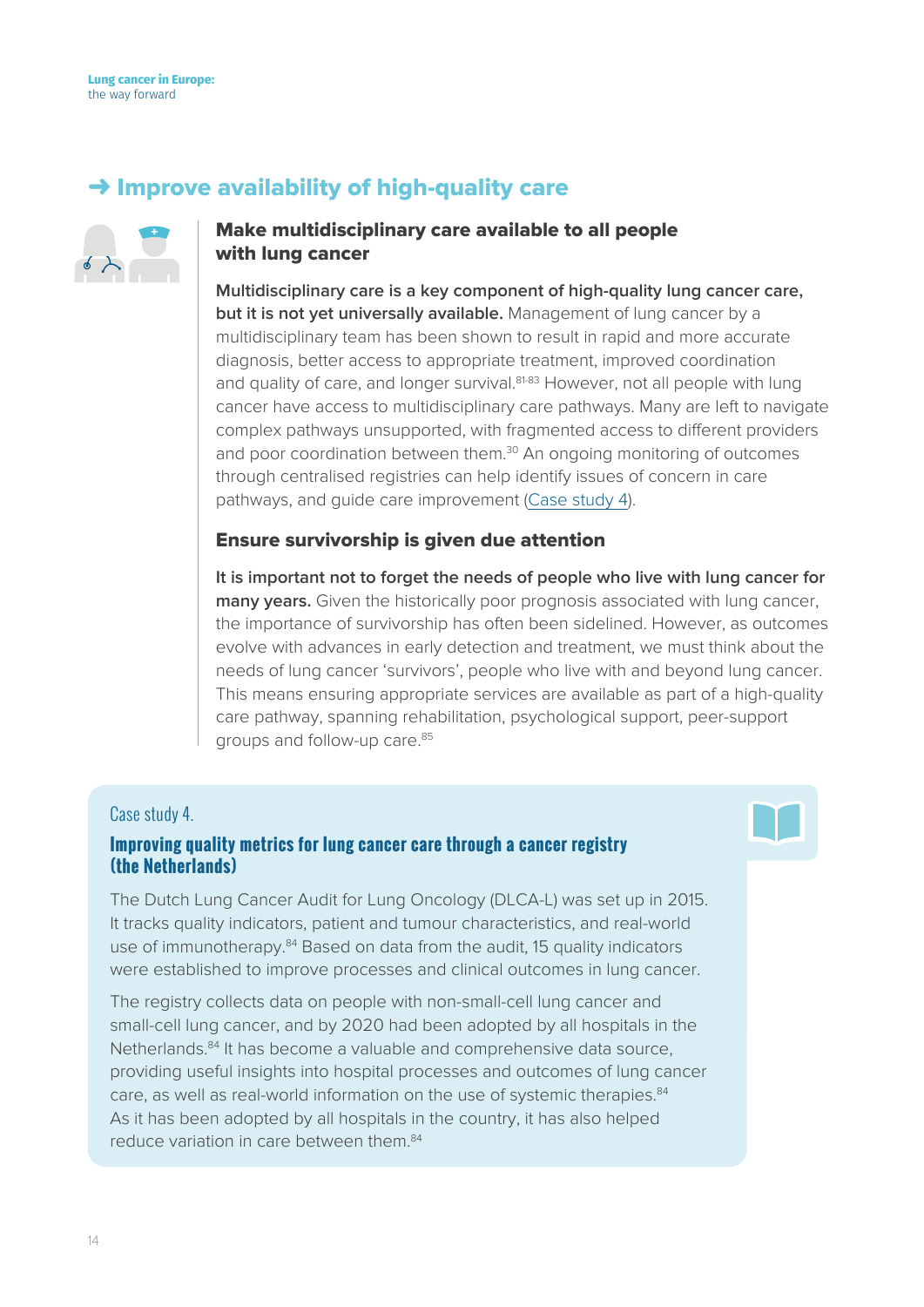# Optimise the use of data and digital health

**We need to continuously optimise the use of data and digital innovations to improve the quality and efficiency of care for people with lung cancer.** Some of the most advanced technologies enabled by artificial intelligence are being explored to optimise imaging and relieve workforce pressures for interpretation of scans, freeing up radiologists' time.<sup>86 87</sup> Advancements have also been possible thanks to remote web-based monitoring, which has been shown to improve overall survival, relapse detection and healthcare costs for people with lung cancer compared with standard follow-up care.<sup>88-91</sup> Data-sharing will continue to be vital to increase the efficiency and quality of lung cancer care, and help create opportunities for further data-driven improvements, part of a 'learning health system'92 ([Case study 5\)](#page-14-0).

#### <span id="page-14-0"></span>Case study 5.

# **Greater efficiency of diagnostic data-sharing for screening programmes: the East Midlands Radiology Consortium (UK)**

The UK has among the lowest numbers of radiologists in Europe.<sup>93</sup> This shortage has resulted in delayed access to scans and cancer diagnosis. The East Midlands Radiology Consortium (EMRAD) was launched in 2013 to help address this challenge.<sup>94</sup>

EMRAD created a cloud-based radiology IT system, allowing for the full radiology imaging record for all patients to be shared remotely, including scans, reports and clinical evaluations.93 94 This pioneering work saw the East Midlands become the first region in the UK where National Health Service (NHS) hospitals could quickly and easily share images needed for diagnosis.<sup>94</sup>

EMRAD has also been successful at harnessing the power of 'big data' in continuing to improve radiology services. It connects 11 hospitals, covering more than 5 million patients.<sup>94</sup> The consortium has set the national benchmark for a new model of clinical collaboration between NHS radiology services.<sup>94</sup>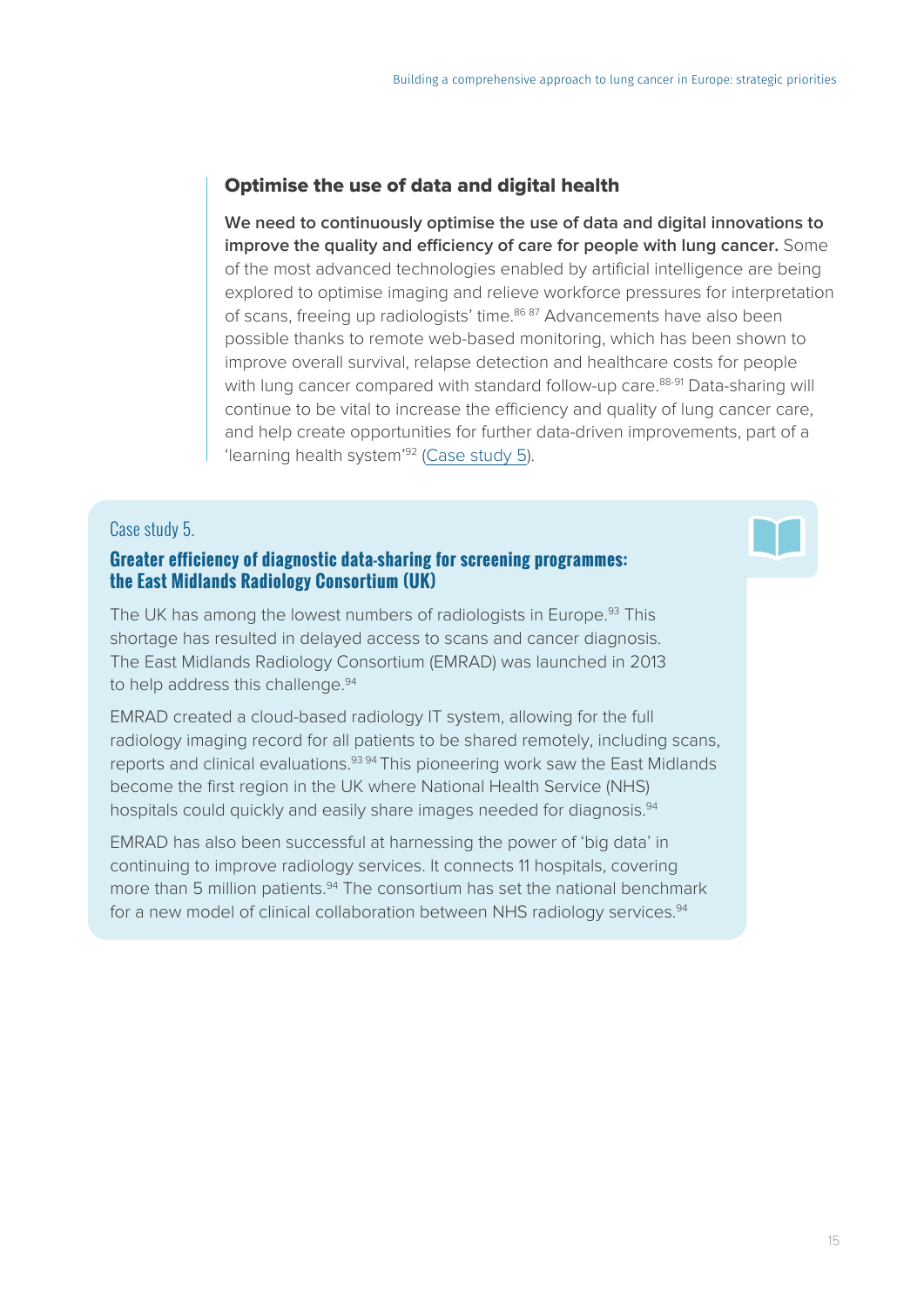# <span id="page-15-0"></span>**The way forward**

**The burden of lung cancer on our society is unsustainable.** It is time to act on the opportunities we have to tackle the disease and advocate for an integrated approach to its prevention, diagnosis and care. We cannot continue to ignore accumulating evidence supporting the benefits of screening and the need for its implementation at a national level. We cannot continue to ignore the fact that too many patients lack access to evidence-based diagnosis and care that could significantly improve their outcomes. And we must adopt targeted approaches to ensure outcomes are improved across the entire population, being mindful of existing socioeconomic inequalities.

**With the prevalence of lung cancer set to remain high for decades to come, we need to take concrete steps to improve outcomes.** By addressing the key strategic priorities outlined in this document, European governments could make a huge impact on the quality of life and outcomes of people currently living with lung cancer, as well as those who will be diagnosed in the future.



We urge a focus on the following **strategic priorities**:

*Europe's Beating Cancer Plan* declares that 'there should be no first- or second-class cancer patients in the EU'.<sup>27</sup> Lung cancer has, for too long, been relegated to secondclass status. It is time that all stakeholders work together and take comprehensive action to change this.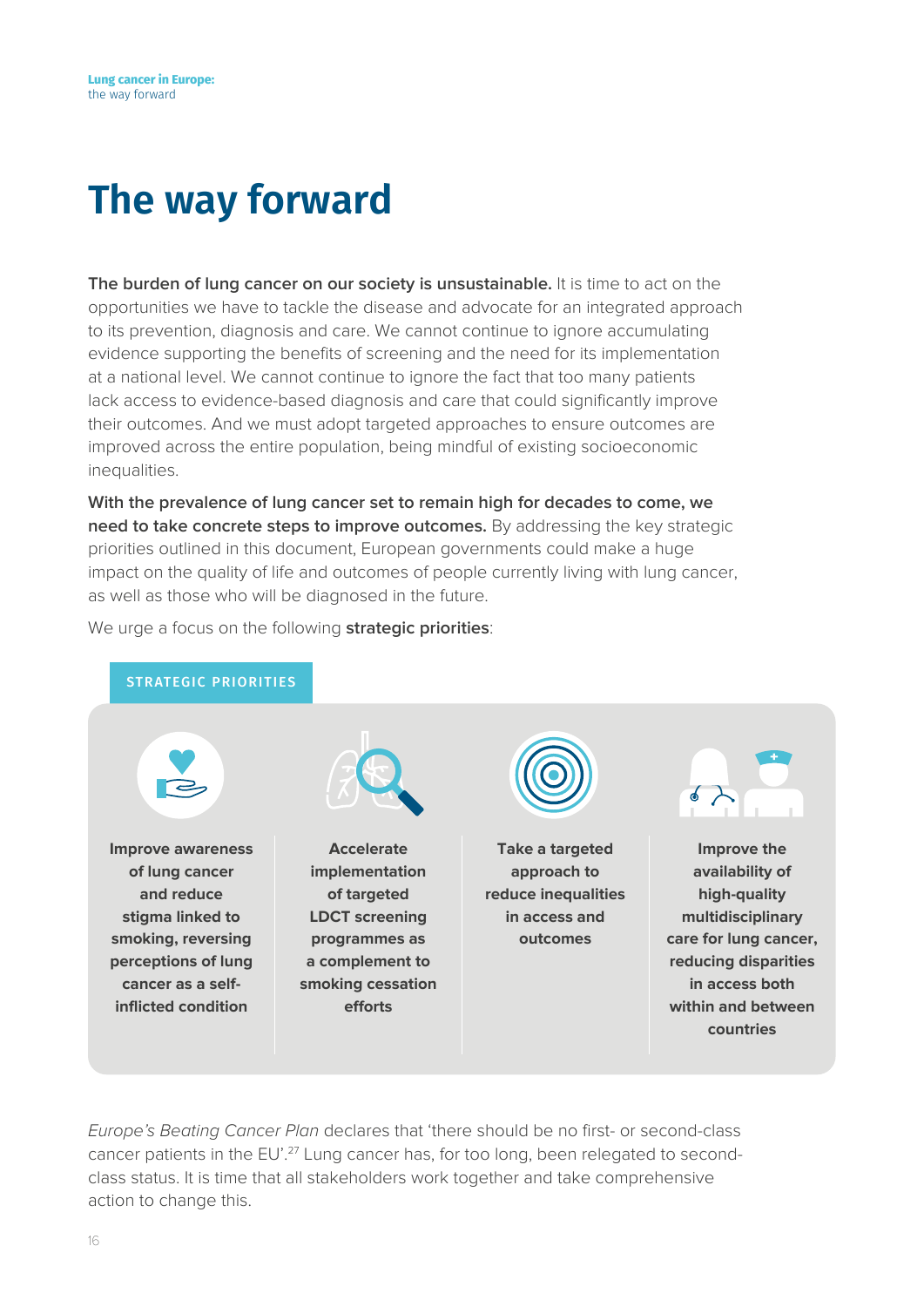# <span id="page-16-0"></span>**References**

- 1. Ferlay J, Ervik M, Lam F, *et al.* 2020. Global Cancer Observatory: cancer today. [Updated 01/12/20]. Available from: [https://gco.iarc.](https://gco.iarc.fr/today) [fr/today](https://gco.iarc.fr/today) [Accessed 25/11/21]
- 2. Islami F, Torre LA, Jemal A. 2015. Global trends of lung cancer mortality and smoking prevalence. *Transl Lung Cancer Res* 4(4): 327-38
- 3. Tindle HA, Stevenson Duncan M, Greevy RA, *et al*. 2018. Lifetime smoking history and risk of lung cancer: results from the Framingham Heart Study. *J Natl Cancer Inst* 110(11): 1201-07
- 4. Myers R, Brauer M, Dummer T, *et al.* 2021. High-ambient air pollution exposure among never smokers versus ever smokers with lung cancer. *J Thorac Oncol* 16(11): 1850-58
- 5. de Koning H, van der Aalst C, de Jong P, *et al*. 2020. Reduced lung-cancer mortality with volume CT screening in a randomized trial. *N Engl J Med* 382(6): 503-13
- 6. Aberle DR, Adams AM, Berg CD, *et al.* 2011. Reduced lungcancer mortality with low-dose computed tomographic screening. *N Engl J Med* 365(5): 395-409
- 7. Lam S, Tammemmagi M. 2021. Contemporary issues in the implementation of lung cancer screening. *Eur Respir Rev* 30(161): 200288
- 8. Pollock M, Craig R, Chojecki D, *et al.* 2018. *Initiatives to Accelerate the Diagnostic Phase of Cancer Care: An Environmental Scan*. Edmonton: Institute of Health Economics
- 9. Public Health England. PHE screening inequalities strategy. [Updated 22/10/20]. Available from: [https://www.gov.uk/](https://www.gov.uk/government/publications/nhs-population-screening-inequalities-strategy/phe-screening-inequalities-strategy) [government/publications/nhs-population-screening-inequalities](https://www.gov.uk/government/publications/nhs-population-screening-inequalities-strategy/phe-screening-inequalities-strategy)[strategy/phe-screening-inequalities-strategy](https://www.gov.uk/government/publications/nhs-population-screening-inequalities-strategy/phe-screening-inequalities-strategy) [Accessed 25/11/21]
- 10. Ali N, Lifford KJ, Carter B, *et al.* 2015. Barriers to uptake among high-risk individuals declining participation in lung cancer screening: a mixed methods analysis of the UK Lung Cancer Screening (UKLS) trial. *BMJ Open* 5: 1-9
- 11. Reiter MJ, Nemesure A, Madu E, *et al.* 2018. Frequency and distribution of incidental findings deemed appropriate for S modifier designation on low-dose CT in a lung cancer screening program. *Lung Cancer* 120: 1-6
- 12. Ruparel M, Quaife SL, Dickson JL, *et al.* 2019. Evaluation of cardiovascular risk in a lung cancer screening cohort. *Thorax* 74(12): 1140-46
- 13. Ruparel M, Quaife SL, Dickson JL, *et al.* 2020. Prevalence, symptom burden, and underdiagnosis of chronic obstructive pulmonary disease in a lung cancer screening cohort. *Ann Am Thorac Soc* 17(7): 869-78
- 14. Luengo-Fernandez R, Leal J, Gray A, *et al*. 2013. Economic burden of cancer across the European Union: a populationbased cost analysis. *Lancet Oncol* 14(12): 1165-74
- 15. Brown NA, Aisner DL, Oxnard GR. 2018. Precision medicine in non-small cell lung cancer: Current standards in pathology and biomarker interpretation. *Am Soc Clin Oncol Educ Book* 38: 708-15
- 16. Goldstraw P, Chansky K, Crowley J, *et al*. 2016. The IASLC lung cancer staging project: proposals for revision of the TNM stage groupings in the forthcoming (eighth) edition of the TNM classification for lung cancer. *J Thorac Oncol* 11(1): 39-51
- 17. Kauczor HU, Baird AM, Blum TG, *et al*. 2020. ESR/ERS statement paper on lung cancer screening. *Eur Respir J* 55: 1900506
- 18. World Health Organization. 2018. World Health Statistics data visualizations dashboard: Tobacco smoking. [Updated 23/08/18]. Available from: <https://apps.who.int/gho/data/node.sdg.3-a-viz> [Accessed 25/11/21]
- 19. Couraud S, Zalcman G, Milleron B, *et al.* 2012. Lung cancer in never smokers – A review. *Eur J Cancer* 48(9): 1299-311
- 20. Carioli G, Malvezzi M, Bertuccio P, *et al.* 2021. European cancer mortality predictions for the year 2021 with focus on pancreatic and female lung cancer. *Ann Oncol* 32(4): 478-87
- 21. Moraliyage H, De Silva D, Ranasinghe W, *et al*. 2021. Cancer in lockdown: Impact of the COVID-19 pandemic on patients with cancer. *Oncologist* 26(2): e342-e44
- 22. World Economic Forum. 2021. *Learning lessons from across Europe: prioritizing lung cancer after COVID-19*. Geneva: WEF
- 23. Couñago F, Navarro-Martin A, Luna J, *et al.* 2020. GOECP/SEOR clinical recommendations for lung cancer radiotherapy during the COVID-19 pandemic. *World J Clin Oncol* 11(8): 510-27
- 24. United Kingdom Lung Cancer Coalition. 2020. *COVID-19 matters: a review of the impact of COVID-19 on the lung cancer pathway and opportunities for innovation emerging from the health system response to the pandemic.* Solihull: UKLCC
- 25. Sud A, Torr B, Jones ME, *et al.* 2020. Effect of delays in the 2-week-wait cancer referral pathway during the COVID-19 pandemic on cancer survival in the UK: a modelling study. *Lancet Oncol* 21(8): 1035-44
- 26. Lai AG, Pasea L, Banerjee A, *et al.* 2020. Estimated impact of the COVID-19 pandemic on cancer services and excess 1-year mortality in people with cancer and multimorbidity: near real-time data on cancer care, cancer deaths and a population-based cohort study. *BMJ Open* 10(11): e043828
- 27. European Commission. 2021. *Europe*'*s Beating Cancer Plan*. Brussels: European Commission
- 28. Sands J, Tammemägi MC, Couraud S, *et al*. 2021. Lung screening benefits and challenges: a review of the data and outline for implementation. *J Thorac Oncol* 16(1): 37-53
- 29. Begum M, Urquhart I, Lewison G, *et al.* 2020. Research on lung cancer and its funding, 2004-2018. *eCancer* 14(1132): 1-13
- 30. The Economist Intelligence Unit. 2019. *Breathing in a new era: A comparative analysis of lung cancer policies across Europe.* London, New York and Hong Kong: EIU
- 31. Smith SM, Campbell NC, MacLeod U, *et al.* 2009. Factors contributing to the time taken to consult with symptoms of lung cancer: a cross-sectional study. *Thorax* 64(6): 523-31
- 32. Lung Cancer Europe. 2020. *5th LuCE report on lung cancer: psychological and social impact of lung cancer.* Bern: LuCE
- 33. Quaife SL, Marlow LAV, McEwen A, *et al*. 2017. Attitudes towards lung cancer screening in socioeconomically deprived and heavy smoking communities: informing screening communication. *Health Expect* 20(4): 563-73
- 34. Anttila A, Bingham C, Lipponen S. 2019. Insight and effectiveness of early diagnosis: work package 5, task 5.1 early detection. Conference on early detection; 20/05/19; Budapest
- 35. van den Bergh KA, Essink-Bot ML, van Klaveren RJ, *et al.* 2009. Informed participation in a randomised controlled trial of computed tomography screening for lung cancer. *Eur Respir J* 34(3): 711-20
- 36. Global Lung Cancer Coalition. 2017. *Global briefing: symptom awareness and attitudes to lung cancer. Findings from a global study.* Liverpool: GLCC
- 37. Brown CG, Brodsky J, Cataldo J. 2014. Lung cancer stigma, anxiety, depression, and quality of life. *J Psychosoc Oncol* 32(1): 59-73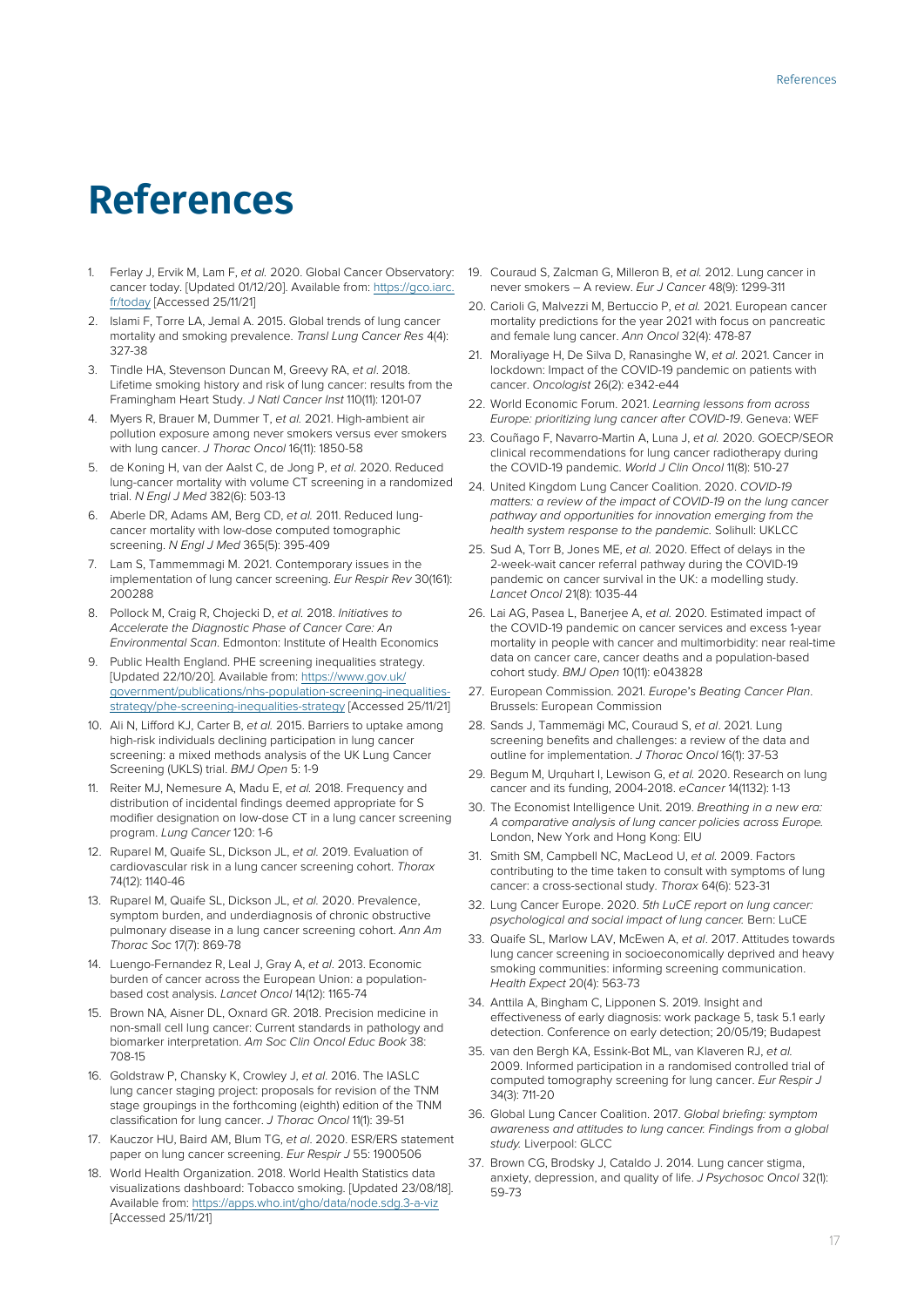- 38. Carter-Harris L, Ceppa DP, Hanna N, *et al.* 2017. Lung cancer screening: what do long-term smokers know and believe? *Health Expect* 20(1): 59-68
- 39. Baldwin DR, Brain K, Quaife S. 2021. Participation in lung cancer screening. *Transl Lung Cancer Res* 10(2): 1091-98
- 40. Quaife SL, Janes SM. 2016. Lung cancer screening: improving understanding of the psychological impact. *Thorax* 71(11): 971-72
- 41. Crosbie PA, Balata H, Evison M, *et al*. 2018. Implementing lung cancer screening: baseline results from a community-based 'Lung Health Check' pilot in deprived areas of Manchester. *Thorax* 74(4): 405-09
- 42. Duffy SW, Maroni R, Vulkan D, *et al.* 2018. *Liverpool Healthy Lung Programme: Second year evaluation report.* Liverpool: Liverpool Clinical Commissioning Group
- 43. European Respiratory Society. 2021. Increasing the early diagnosis of lung cancer in Europe: an essential milestone to tackle the biggest cancer killer: open letter. Brussels: ERS. [Updated 21/09/21]. Available from: [https://ers.app.box.com/s/jc0](https://ers.app.box.com/s/jc04o2cpk528wl7p3ao36vq7rts06kmi) [4o2cpk528wl7p3ao36vq7rts06kmi](https://ers.app.box.com/s/jc04o2cpk528wl7p3ao36vq7rts06kmi) [Accessed 25/11/21]
- 44. Ten Haaf K, Jeon J, Tammemägi MC, *et al*. 2017. Risk prediction models for selection of lung cancer screening candidates: a retrospective validation study. *PLoS Med* 14(4): e1002277
- 45. van Meerbeeck JP, Franck C. 2021. Lung cancer screening in Europe: where are we in 2021? *Transl Lung Cancer Res* 10(5): 2407-17
- 46. Rzyman W, Szurowska E, Adamek M. 2019. Implementation of lung cancer screening at the national level: Polish example. *Transl Lung Cancer Res* 8(Suppl 1): S95-105
- 47. Council of the European Union. 2003. *Council Recommendation of 2 December 2003 on cancer screening*. Brussels: European Commission
- 48. Pedersen JH, Rzyman W, Veronesi G, *et al*. 2017. Recommendations from the European Society of Thoracic Surgeons (ESTS) regarding computed tomography screening for lung cancer in Europe. *Eur J Cardiothorac Surg* 51(3): 411-20
- 49. Lung Cancer Europe. 2019. *IV LuCE report on lung cancer: early diagnosis and screening challenges in lung cancer*. Bern: LuCE
- 50. Mazzone PJ, Silvestri GA, Patel S, *et al.* 2018. Screening for lung cancer: CHEST guideline and expert panel report. *CHEST* 153(4): 954-85
- 51. Shen J, Crothers K, Kross EK, *et al.* 2021. Provision of smoking cessation resources in the context of in-person shared decision making for lung cancer screening. *CHEST* 160(2): 765-75
- 52. Evison M, Hewitt K, Lyons J, *et al*. 2020. Implementation and outcomes of the RAPID programme: Addressing the front end of the lung cancer pathway in Manchester. *Clin Med* 20(4): 401-05
- 53. Solbjør M, Sand K, Ervik B, *et al*. 2021. Patient experiences of waiting times in standardised cancer patient pathways in Norway – a qualitative interview study. *BMC Health Serv Res* 21(1): 651
- 54. Goffin JR, Flanagan WM, Miller AB, *et al.* 2016. Biennial lung cancer screening in Canada with smoking cessation-outcomes and cost-effectiveness. *Lung Cancer* 101: 98-103
- 55. Villanti AC, Jiang Y, Abrams DB, *et al*. 2013. A cost-utility analysis of lung cancer screening and the additional benefits of incorporating smoking cessation interventions. *PLoS One* 8(8): e71379
- 56. Tabuchi T, Ito Y, Ioka A, *et al*. 2013. Tobacco smoking and the risk of subsequent primary cancer among cancer survivors: a retrospective cohort study. *Ann Oncol* 24(10): 2699-704
- 57. Sørensen LT. 2012. Wound healing and infection in surgery. The clinical impact of smoking and smoking cessation: a systematic review and meta-analysis. *Arch Surg* 147(4): 373-83
- 58. O'Malley M, King AN, Conte M, *et al.* 2014. Effects of cigarette smoking on metabolism and effectiveness of systemic therapy for lung cancer. *J Thorac Oncol* 9(7): 917-26
- 59. Toll BA, Brandon TH, Gritz ER, *et al.* 2013. Assessing tobacco use by cancer patients and facilitating cessation: An American Association for Cancer Research policy statement. *Clin Cancer Res* 19(8): 1941-48
- 60. Koczkodaj P, Cedzyńska M, Rutkowski P, *et al.* 2021. Smoking cessation help for cancer patients – a pilot project "Quitting Supports Treatment". *Nowotwory* 71(3): 176-78
- 61. Ryska A, Berzinec P, Brcic L, *et al.* 2018. NSCLC molecular testing in Central and Eastern European countries. *BMC Cancer* 18(1): 269
- 62. Borras JM, Lievens Y, Barton M, *et al.* 2016. How many new cancer patients in Europe will require radiotherapy by 2025? An ESTRO-HERO analysis. *Radiother Oncol* 119(1): 5-11
- 63. Kumar P, Casarett D, Corcoran A, *et al.* 2012. Utilization of supportive and palliative care services among oncology outpatients at one academic cancer center: Determinants of use and barriers to access. *J Palliat Med* 15(8): 923-30
- 64. Temel JS, Greer JA, Muzikansky A, *et al.* 2010. Early palliative care for patients with metastatic non-small-cell lung cancer. *N Engl J Med* 363(8): 733-42
- 65. Leary A, White J, Yarnell L. 2014. The work left undone. Understanding the challenge of providing holistic lung cancer nursing care in the UK. *Eur J Oncol Nurs* 18(1): 23-28
- 66. Lippiett KA, Richardson A, Myall M, *et al*. 2019. Patients and informal caregivers' experiences of burden of treatment in lung cancer and chronic obstructive pulmonary disease (COPD): a systematic review and synthesis of qualitative research. *BMJ Open* 9(2): e020515
- 67. International Agency for Research on Cancer. 2019. *Reducing social inequalities in cancer: evidence and priorities for research*. Lyon: IARC
- 68. Public Health England. Health equity audit guide for screening providers and commissioners. [Updated 24/09/20]. Available from: [https://www.gov.uk/government/publications/nhs](https://www.gov.uk/government/publications/nhs-population-screening-a-health-equity-audit-guide/health-equity-audit-guide-for-screening-providers-and-commissioners)[population-screening-a-health-equity-audit-guide/health](https://www.gov.uk/government/publications/nhs-population-screening-a-health-equity-audit-guide/health-equity-audit-guide-for-screening-providers-and-commissioners)[equity-audit-guide-for-screening-providers-and-commissioners](https://www.gov.uk/government/publications/nhs-population-screening-a-health-equity-audit-guide/health-equity-audit-guide-for-screening-providers-and-commissioners) [Accessed 25/11/21]
- 69. Smieliauskas F, MacMahon H, Salgia R, *et al.* 2014. Geographic variation in radiologist capacity and widespread implementation of lung cancer CT screening. *J Med Screen* 21(4): 207-15
- 70. Forrest LF, Adams J, Wareham H, *et al.* 2013. Socioeconomic inequalities in lung cancer treatment: systematic review and meta-analysis. *PLoS Med* 10(2): e1001376
- 71. Lung Cancer Europe. 2020. *Disparities and challenges in access to lung cancer diagnostics and treatment across Europe.* Geneva: LuCE
- 72. Horgan D, Ciliberto G, Conte P, *et al*. 2020. Bringing greater accuracy to Europe's healthcare systems: The unexploited potential of biomarker testing in oncology. *Biomed Hub* 5(3): 1-42
- 73. European Program for ROutine testing of Patients with Advanced lung cancer. 2021. EPROPA: Project's official media launch. *EPROPA Newsletter* 1(1): 1
- 74. Capelletto E, Passiglia F, Ferraresi F, *et al.* 2020. Improving lung cancer outcomes through smoking cessation: the Women Against Lung Cancer in Europe (WALCE) experience. *J Thorac Dis* 12(7): 3877-82
- 75. World Health Organization. 2019. *European tobacco use: trends report 2019*. Copenhagen: WHO Regional Office for Europe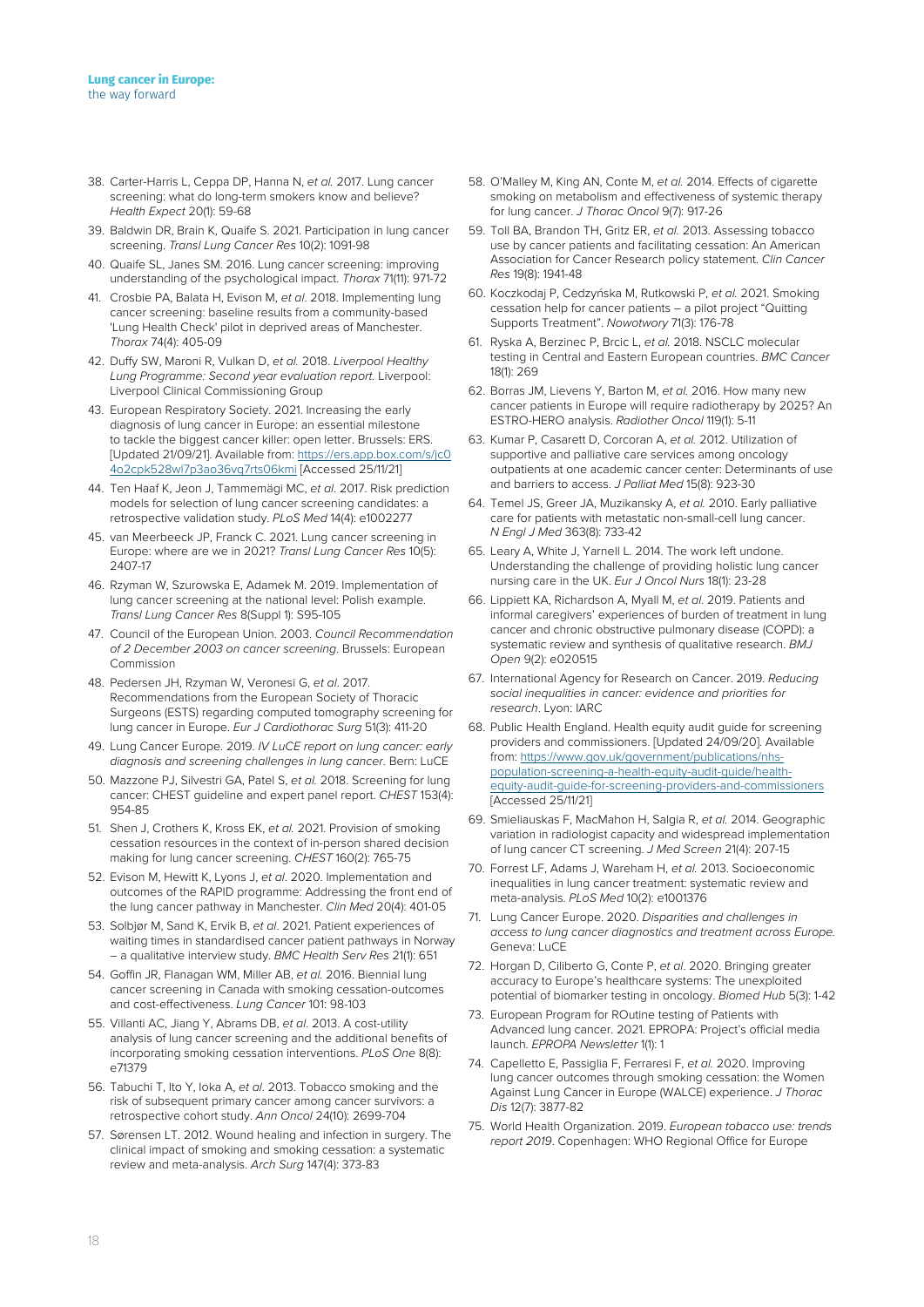- 76. Wakelee HA, Chang ET, Gomez SL, *et al.* 2007. Lung cancer incidence in never smokers. *J Clin Oncol* 25(5): 472-78
- 77. World Health Organization. 2021. *Through a gender lens: women and tobacco in the WHO European Region.* Copenhagen: WHO Regional Office for Europe
- 78. van der Aalst CM, Ten Haaf K, de Koning HJ. 2021. Implementation of lung cancer screening: what are the main issues? *Transl Lung Cancer Res* 10(2): 1050-63
- 79. Detterbeck FC, Gibson CJ. 2008. Turning gray: the natural history of lung cancer over time. *J Thorac Oncol* 3(7): 781-92
- 80. Lindell R, Hartman T, Swensen S, *et al*. 2007. Five-year lung cancer screening experience: CT appearance, growth rate, location, and histologic features of 61 lung cancers. *Radiology* 242(2): 555-62
- 81. Hung H-Y, Tseng Y-H, Chao H-S, *et al.* 2020. Multidisciplinary team discussion results in survival benefit for patients with stage III non-small-cell lung cancer. *PLoS One* 15(10): e0236503
- 82. Field JK, de Koning H, Oudkerk M, *et al.* 2019. Implementation of lung cancer screening in Europe: challenges and potential solutions: summary of a multidisciplinary roundtable discussion. *ESMO Open* 4: 1-7
- 83. Dickhoff C, Dahele M. 2019. The multidisciplinary lung cancer team meeting: increasing evidence that it should be considered a medical intervention in its own right. *J Thorac Dis* 11 (suppl 3): S311-S314
- 84. Ismail RK, Schramel FMNH, van Dartel M, *et al.* 2020. The Dutch Lung Cancer Audit: Nationwide quality of care evaluation of lung cancer patients. *Lung Cancer* 149: 68-77
- 85. European Society for Medical Oncology, European Cancer Patient Coalition. 2017. *Patient Guide on Survivorship.* Viganello-Lugano: European Society for Medical Oncology
- 86. McKinney SM, Sieniek M, Godbole V, *et al.* 2020. International evaluation of an AI system for breast cancer screening. *Nature* 577(7788): 89-94
- 87. Roy Castle Lung Cancer Foundation. 2020. New national AI programme to improve lung cancer screening. [Updated 03/07/20]. Available from: [https://roycastle.org/new-national](https://roycastle.org/new-national-ai-programme-to-improve-lung-cancer-screening/)[ai-programme-to-improve-lung-cancer-screening/](https://roycastle.org/new-national-ai-programme-to-improve-lung-cancer-screening/) [Accessed 25/11/21]
- 88. Denis F, Viger L, Charron A, *et al.* 2014. Detection of lung cancer relapse using self-reported symptoms transmitted via an internet web-application: pilot study of the sentinel follow-up. *Support Care Cancer* 22(6): 1467-73
- 89. Denis F, Viger L, Charron A, *et al.* 2014. Detecting lung cancer relapse using self-evaluation forms weekly filled at home: the sentinel follow-up. *Support Care Cancer* 22(1): 79-85
- 90. Denis F, Lethrosne C, Pourel N, *et al.* 2017. Randomized trial comparing a web-mediated follow-up with routine surveillance in lung cancer patients. *J Nat Cancer Inst* 109(9): 1-8
- 91. Lizée T, Basch E, Trémolières P, *et al.* 2019. Cost-effectiveness of web-based patient-reported outcome surveillance in patients with lung cancer. *J Thorac Oncol* 14(6): 1012-20
- 92. The Health Policy Partnership, The Health Value Alliance. 2021. *Harnessing data for better cancer care: a policy report by All.Can International.* Brussels: All.Can International
- 93. NHS Providers. 2021. Case study: East Midlands Radiology Consortium. Available from: [https://nhsproviders.org/new-care](https://nhsproviders.org/new-care-models-harnessing-technology/case-study-east-midlands-radiology-consortium)[models-harnessing-technology/case-study-east-midlands](https://nhsproviders.org/new-care-models-harnessing-technology/case-study-east-midlands-radiology-consortium)[radiology-consortium](https://nhsproviders.org/new-care-models-harnessing-technology/case-study-east-midlands-radiology-consortium) [Accessed 25/11/21]
- 94. NHS EMRAD East Midlands Imaging Network. 2021. What is the Imaging Network? Available from: [https://www.emrad.nhs.uk/](https://www.emrad.nhs.uk/about/what-is-emrad/382-what-is-emrad) [about/what-is-emrad/382-what-is-emrad](https://www.emrad.nhs.uk/about/what-is-emrad/382-what-is-emrad) [Accessed 25/11/21]